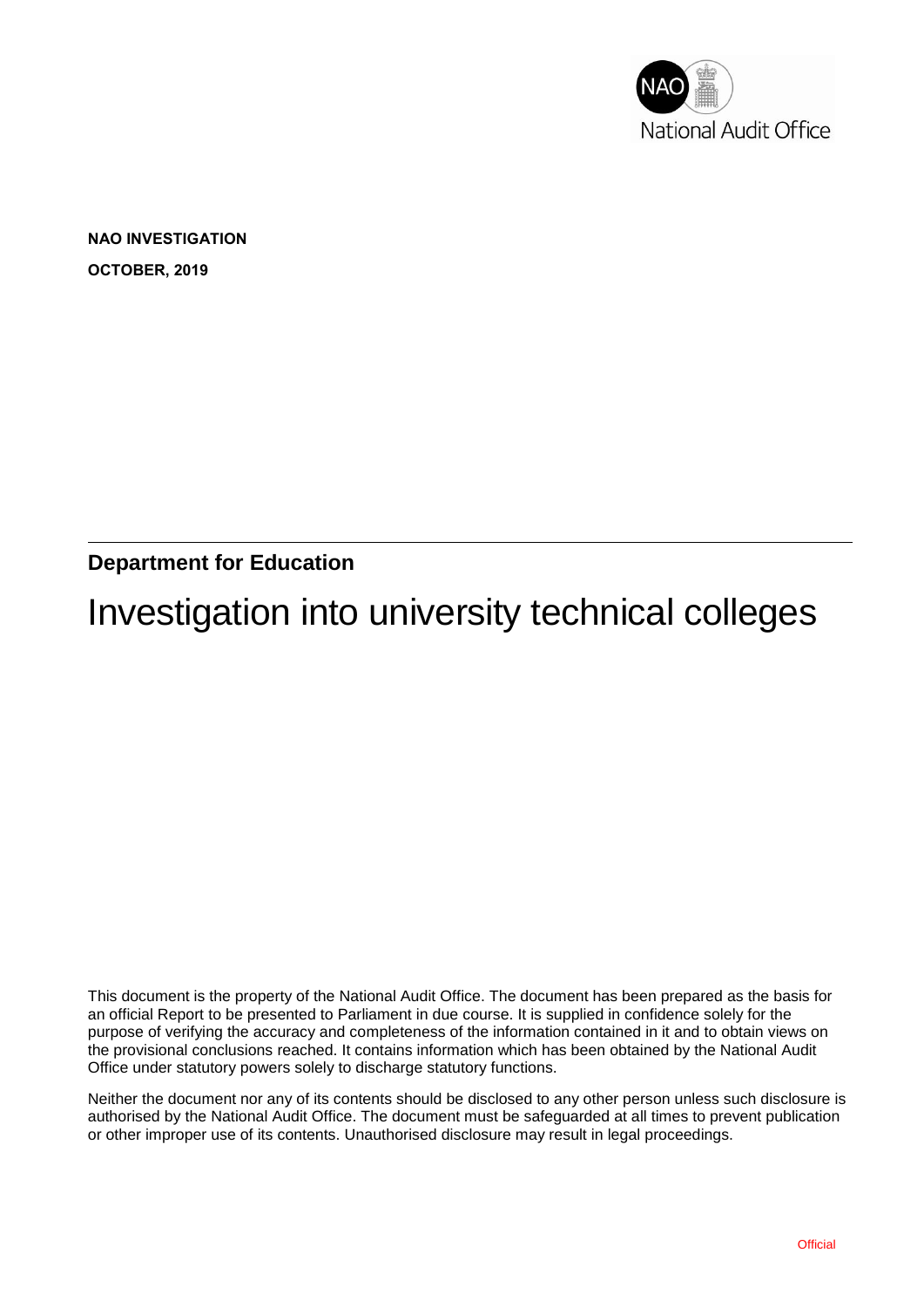Our vision is to help the nation spend wisely.

Our public audit perspective helps Parliament hold government to account and improve public services.

The National Audit Office (NAO) helps Parliament hold government to account for the way it spends public money. It is independent of government and the civil service. The Comptroller and Auditor General (C&AG), Gareth Davies, is an Officer of the House of Commons and leads the NAO. The C&AG certifies the accounts of all government departments and many other public sector bodies. He has statutory authority to examine and report to Parliament on whether government is delivering value for money on behalf of the public, concluding on whether resources have been used efficiently, effectively and with economy. The NAO identifies ways that government can make better use of public money to improve people's lives. It measures this impact annually. In 2018 the NAO's work led to a positive financial impact through reduced costs, improved service delivery, or other benefits to citizens, of £539 million.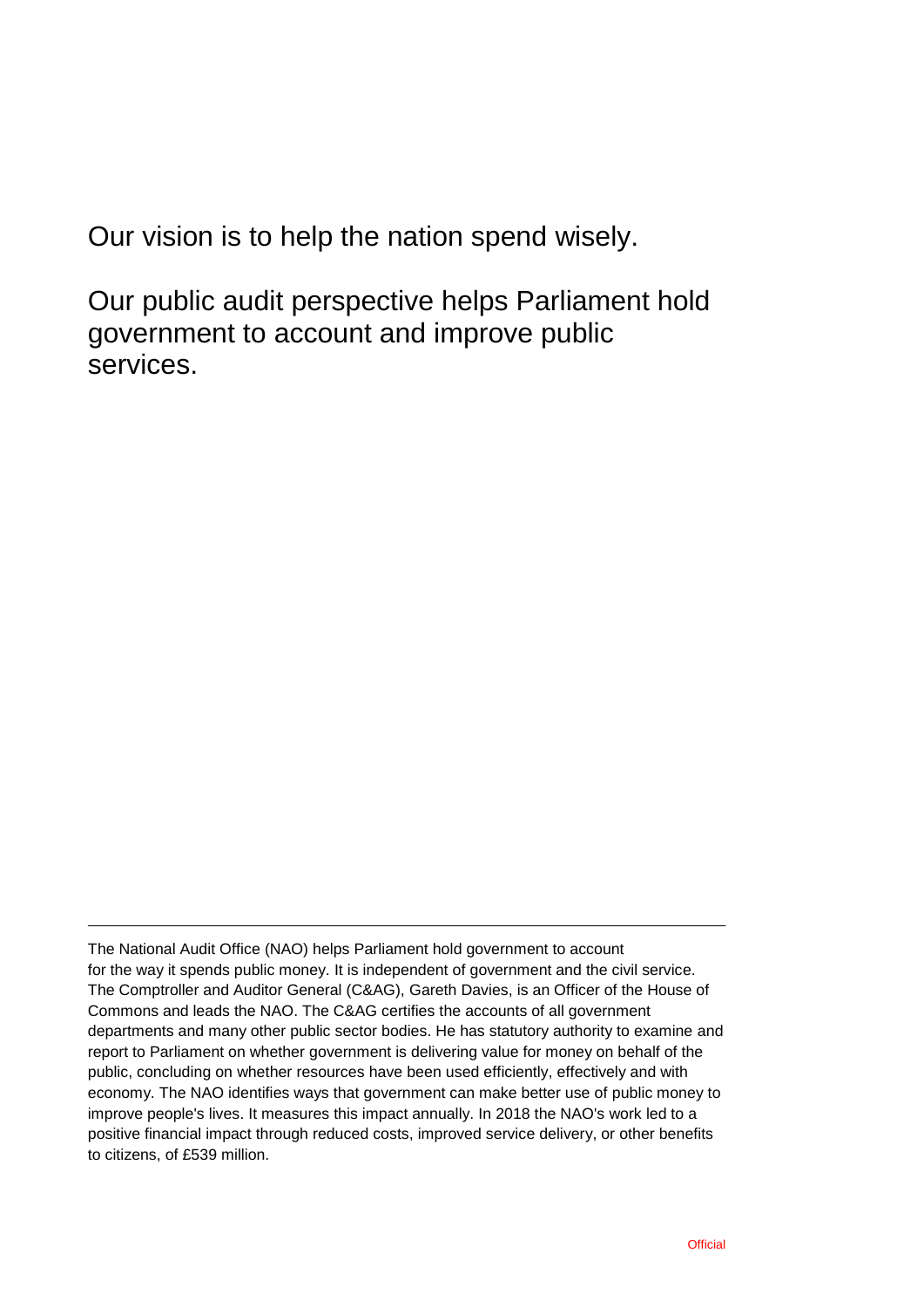*We have reported previously that university technical colleges (UTCs) have struggled to recruit students and that a number have had financial difficulties. In light of Parliamentary interest in UTCs, this investigation builds on our previous work and sets out the facts about the UTC programme.*

#### **Investigations**

We conduct investigations to establish the underlying facts in circumstances where concerns have been raised with us, or in response to intelligence that we have gathered through our wider work.

> The National Audit Office study team consisted of: Marianne O'Neill and Mark Parrett, with assistance from Will Legg, Gurpreet Padda and Natasha Pein, under the direction of Laura Brackwell. This report can be found on the National Audit Office website at [www.nao.org.uk](http://www.nao.org.uk/)

For further information about the National Audit Office please contact: National Audit Office Press Office 157-197 Buckingham Palace Road Victoria London SW1W 9SP Tel: 020 7798 7400 Email: www.nao.org.uk/contact-us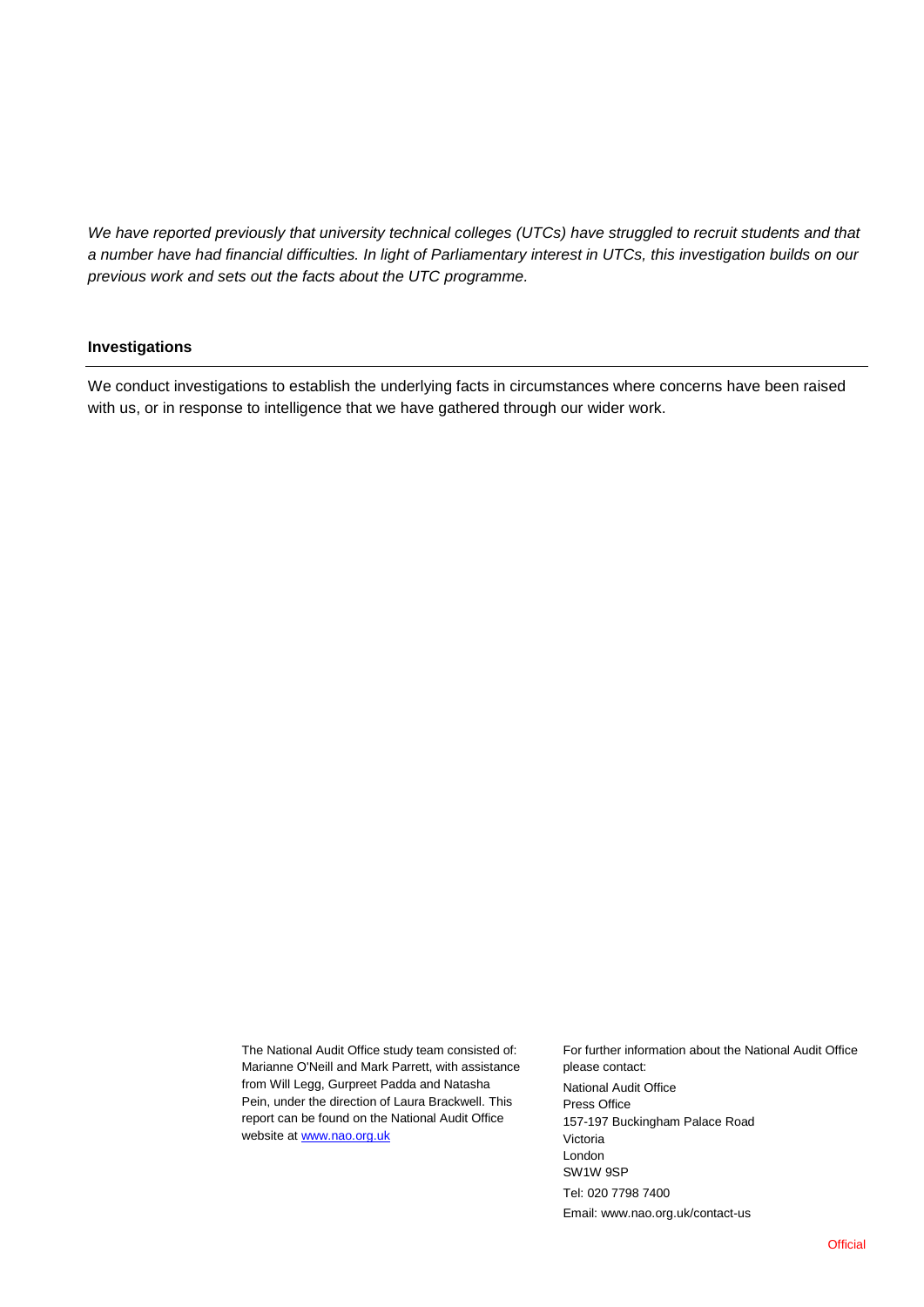# **Contents**

To update contents please right click, then Update field, remove this text after.

| What this investigation is about              | 5              |
|-----------------------------------------------|----------------|
| <b>Summary</b>                                | $\overline{7}$ |
| Key findings                                  | $\overline{7}$ |
| <b>Part One</b>                               | 13             |
| Introduction to university technical colleges | 13             |
| <b>Part Two</b>                               | 15             |
| Progress and financial performance            | 15             |
| <b>Part Three</b>                             | 26             |
| <b>Educational performance</b>                | 26             |
| <b>Part Four</b>                              | 32             |
| Plans for improvement                         | 32             |
| <b>Appendix One</b>                           | 35             |
| Our investigative approach                    | 35             |
| <b>Appendix Two</b>                           | 37             |
| List of university technical colleges (UTCs)  | 37             |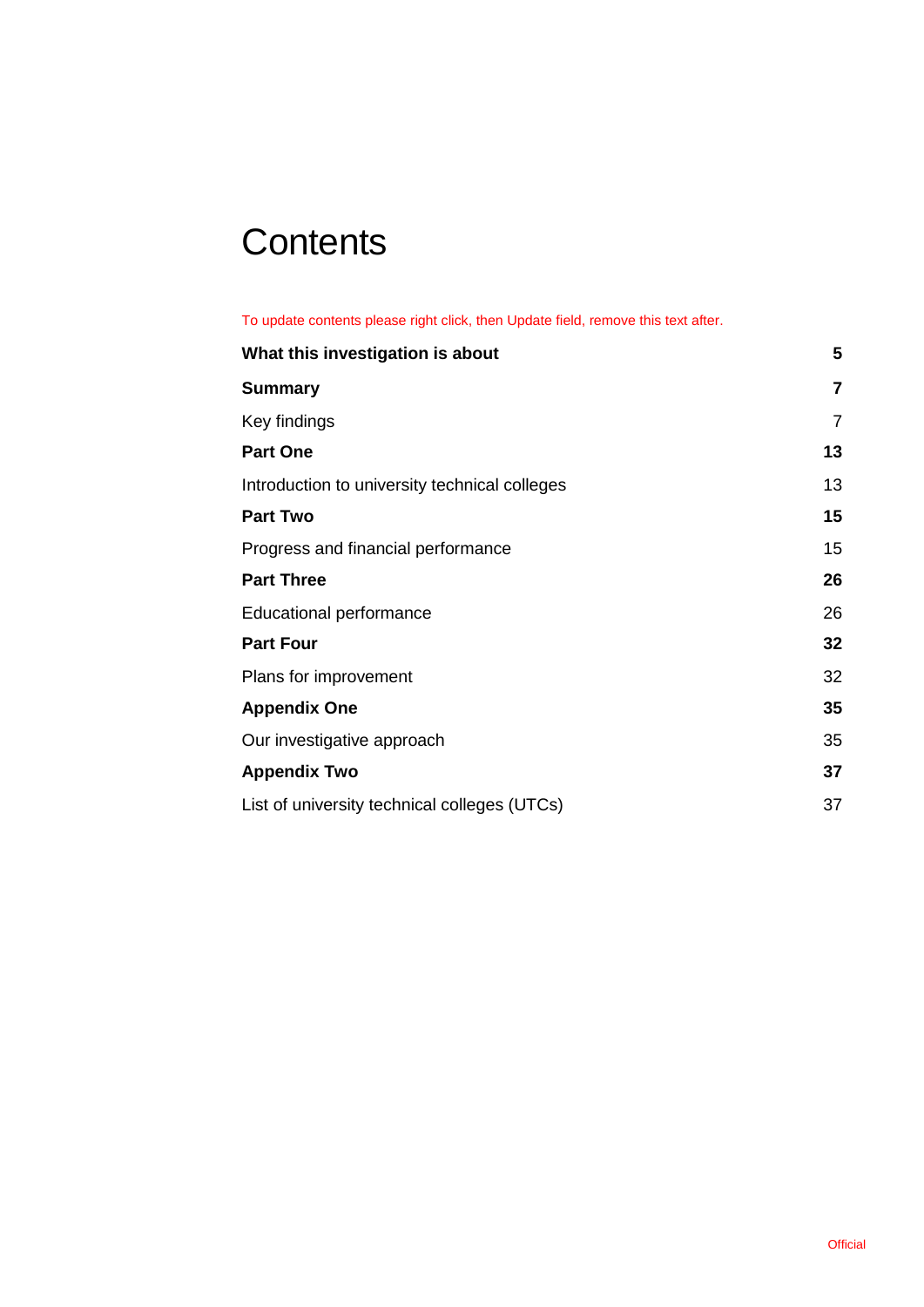## What this investigation is about

**1** University technical colleges (UTCs) are a type of free school in England that focuses on teaching students who are mainly aged 14 to 19. UTCs are publicly funded state schools, independent of local authorities. Each UTC must be part of an academy trust, a charitable company that manages the school's budget and employs the staff. Academy trusts are directly funded by, and accountable to, the Department for Education (the Department), via the Education and Skills Funding Agency. Singleacademy trusts have one academy school, while multi-academy trusts bring together groups of academy schools.

**2** In 2010, the government undertook to improve the quality of vocational education, including increasing flexibility for 14- to 19-year-olds and creating new technical academies as part of plans to diversify school provision.<sup>1</sup> The Department supported the establishment of the first UTC in 2010/11 and the government announced its ambitions for UTCs in subsequent budgets. <sup>2</sup> The Department's vision was for employers and universities to work together, with educational experts, to open new institutions to deliver technical education in specialist areas that meets the needs of local employers and the economy.

**3** However, UTCs have faced challenges that have threatened their viability. In December 2016, we reported that the then Education Funding Agency had assessed 22 of 47 UTCs as at risk due to financial concerns. <sup>3</sup> The financial difficulties were caused, at least in part, by the fact that UTCs had fewer students than predicted. In January 2018, we reported again that UTCs had struggled to attract enough students.<sup>4</sup> In light of Parliamentary interest in UTCs, this investigation builds on our previous work and sets out the facts about the UTC programme. It covers:

- introduction to UTCs (Part One);
- progress and financial performance (Part Two);
- educational performance (Part Three); and
- plans for improvement (Part Four).

l <sup>1</sup> HM Government, *The Coalition: our programme for government*, May 2010.

<sup>2</sup> In this report, government financial years are written as, for example, '2017-18' and run from 1 April to 31 March; school academic years are written as '2017/18' and run from 1 September to 31 August. Academy trusts report their finances in academic years.

<sup>3</sup> Comptroller and Auditor General, *Financial sustainability of schools*, Session 2016-17, HC 850, National Audit Office, December 2016.

<sup>4</sup> Comptroller and Auditor General, *Delivering STEM (science, technology, engineering and mathematics) skills for the economy*, Session 2017–2019, HC 716, January 2018.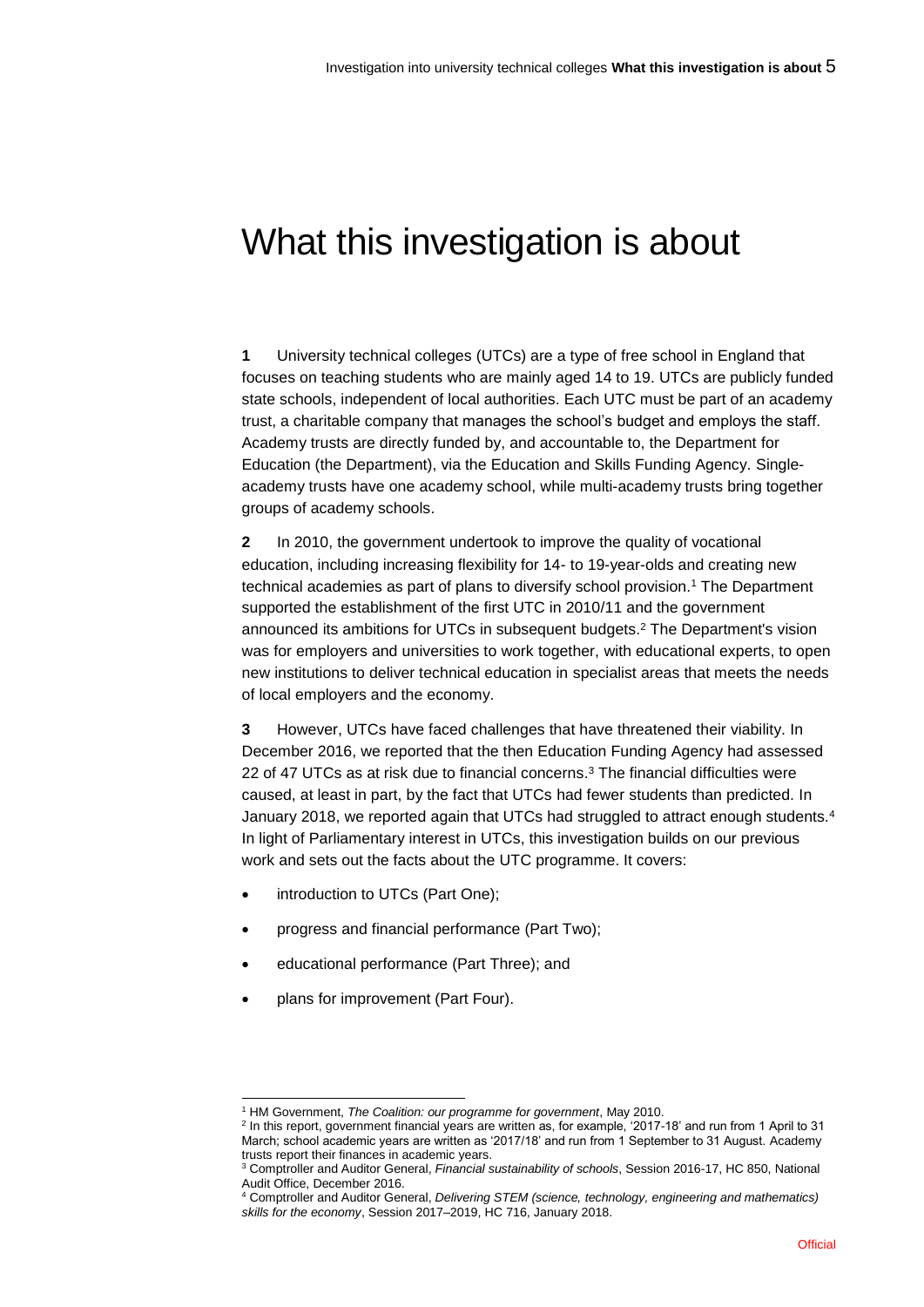**4** We conducted our fieldwork between June and September 2019. Appendix One sets out our methods. The investigation does not assess the value for money of the UTC programme.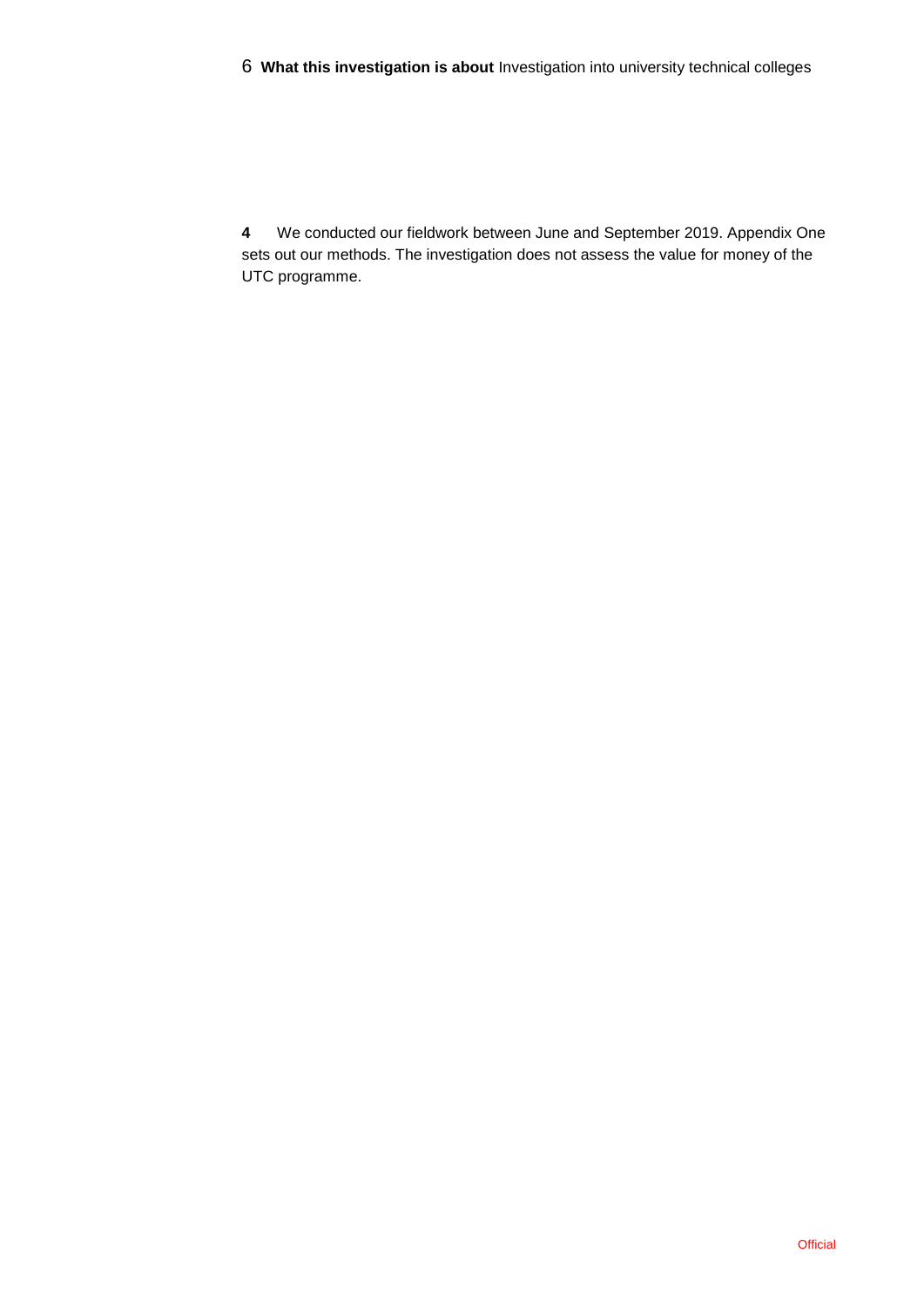## **Summary**

## Key findings

## **Progress and financial performance**

**1 In total 58 university technical colleges (UTCs) have opened but 10 of these subsequently closed as UTCs.** The first UTC, The JCB Academy in Staffordshire, opened in 2010/11; most UTCs opened between 2013/14 and 2016/17. The 48 UTCs open at October 2019 are located across England (**Figure 1**). Ten UTCs (17% of those that opened) closed between 2014/15 and 2018/19. One of the UTCs that closed converted to a mainstream academy school; the Department for Education (the Department) transferred it and five other UTC sites to other academy trusts, returned one UTC site to the local authority, gifted one UTC site to a university and at the time of our work had not decided what to do with the sites of the two UTCs that closed in 2019 (paragraphs 2.2, 2.16 and 2.17, and Figures 1 and 4).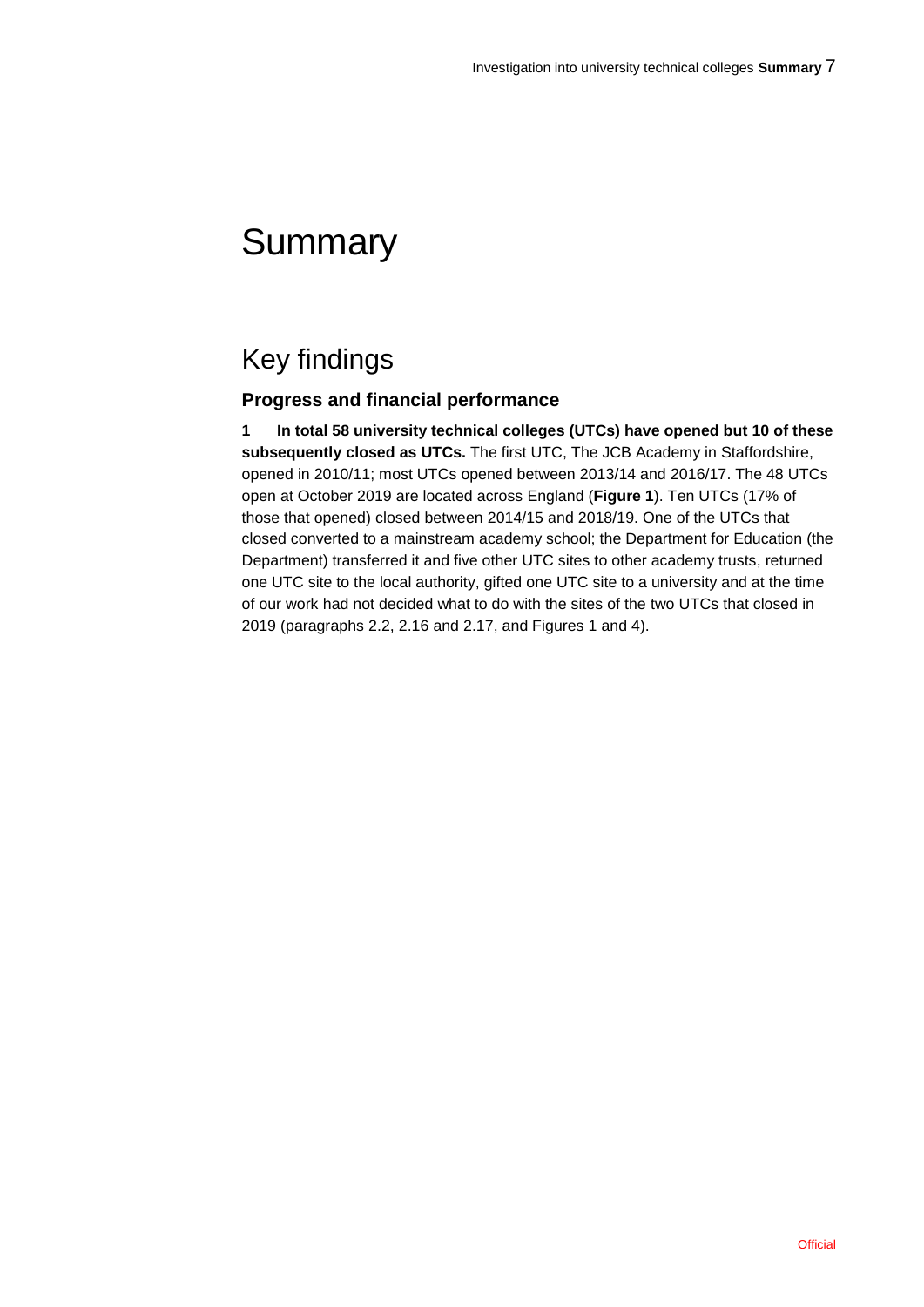Location of university technical colleges (UTCs), October 2019

**There are UTCs in all regions of England with concentrations around London, the West Midlands and the North West**

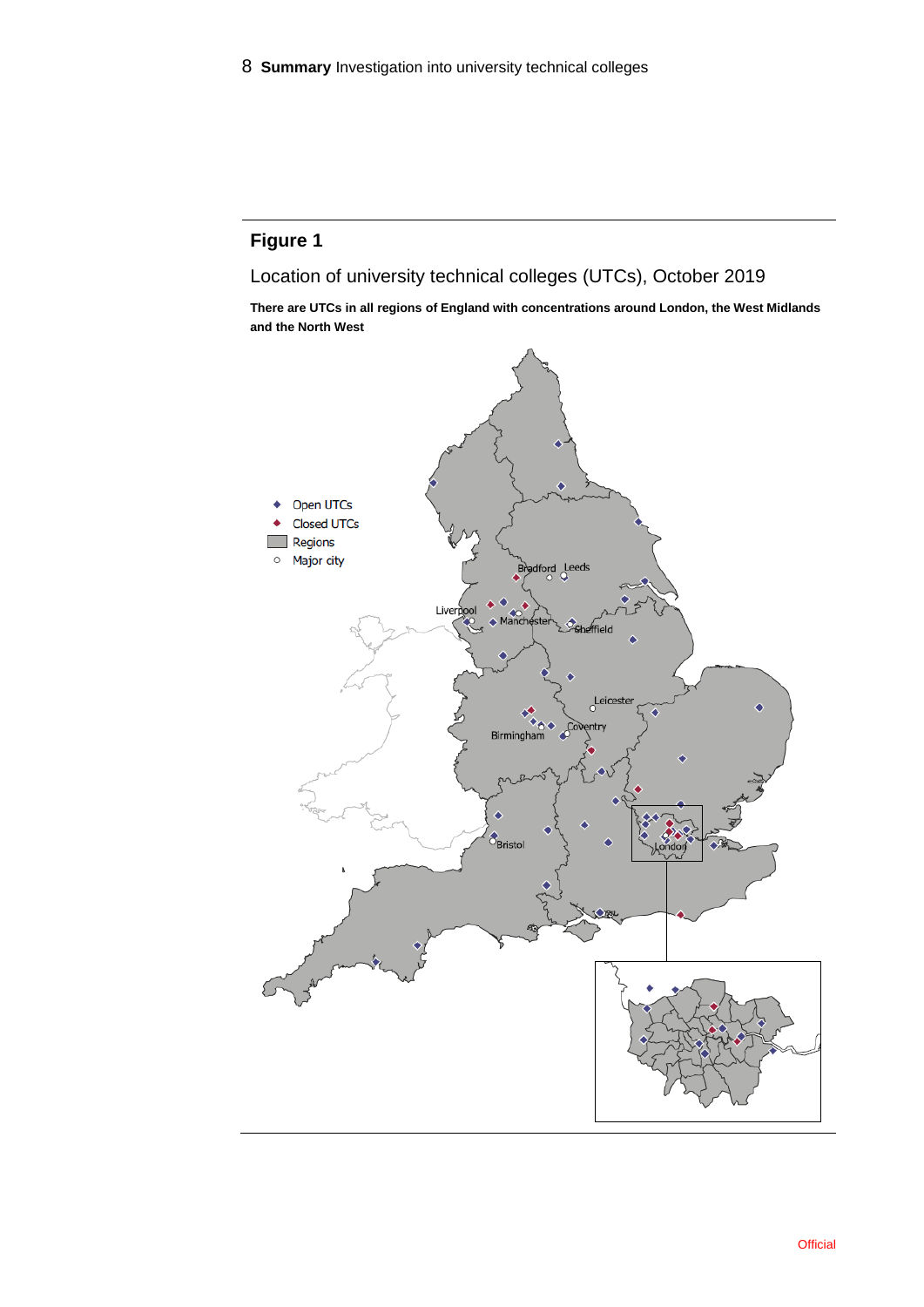#### **NOTES**

- 1. One further UTC, in Doncaster, is due to open in September 2020. Ministers have agreed in principle to close South Wiltshire UTC in August 2020.
- 2. The major cities shown are the top 10 cities by population size.
- Source: National Audit Office analysis of Department for Education data and Office for National Statistics data

**2 The 48 open UTCs were operating at 45% of capacity on average at January 2019, which has implications for their financial viability.** The core funding that UTCs and other schools receive is mainly based on student numbers. At January 2019 (when data were last collected), the 48 open UTCs had 13,572 students. This represented 45% of their maximum capacity of 29,934. Occupancy rates at individual UTCs ranged from 10% to 101%. The 10 UTCs that closed were around one-quarter full on average in the two years before closure. UTCs tend to recruit students to start GCSE and A level and equivalent courses. As courses typically take two years, it takes time for UTCs to build up their numbers. However, they have also struggled to attract students at age 14, partway through the normal period of secondary education (paragraphs 2.2, 2.5 to 2.7, and Figures 5 to 7).

**3 UTC's revenue deficits have grown and accounted for nearly 10% of the total cumulative revenue deficits reported by all academy trusts in 2017/18.** The total cumulative revenue deficits reported by UTCs grew each year between 2014/15 and 2016/17, but fell in 2017/18 after the closure of four UTCs in single-academy trusts that had all been in deficit. Overall the total cumulative deficits rose from £3.5 million in 2014/15 to £7.7 million in 2017/18, when 14 of the 32 UTC academy trusts reported cumulative revenue deficits. The total of £7.7 million represented 9.9% of the total aggregate cumulative revenue deficit of £78 million for the 195 academy trusts that reported deficits in 2017/18 (paragraphs 2.8 and 2.9, and Figure 8).

**4 At July 2019, the Education and Skills Funding Agency (the ESFA) had significant concerns about the finances of 13 UTCs.** Each month, the ESFA compiles a 'national concerns report' to highlight academy trusts of most concern, including UTCs. At July 2019, 13 UTCs in single-academy trusts featured on the national concerns report, 12 due to their financial position and one due to compliance issues (paragraph 2.10 and Figure 9).

**5 The ESFA has formally intervened in eight UTCs, of which two subsequently closed.** Where it has significant concerns, the ESFA may take formal action by issuing the academy trust with a public warning, known as a 'financial notice to improve'. The ESFA has issued financial notices to improve to eight UTCs. At October 2019, four of these notices remained in place; two academy trusts had addressed the issues of concern and the ESFA had lifted the notices; and two UTCs had closed (paragraphs 2.11 and 2.12).

**6 The Department monitors whether students from UTCs that close move to other schools or colleges, but has not retained evidence of where students have been placed.** When a UTC closes, the local authority is responsible for finding alternative places for the students affected. The Department told us that it works with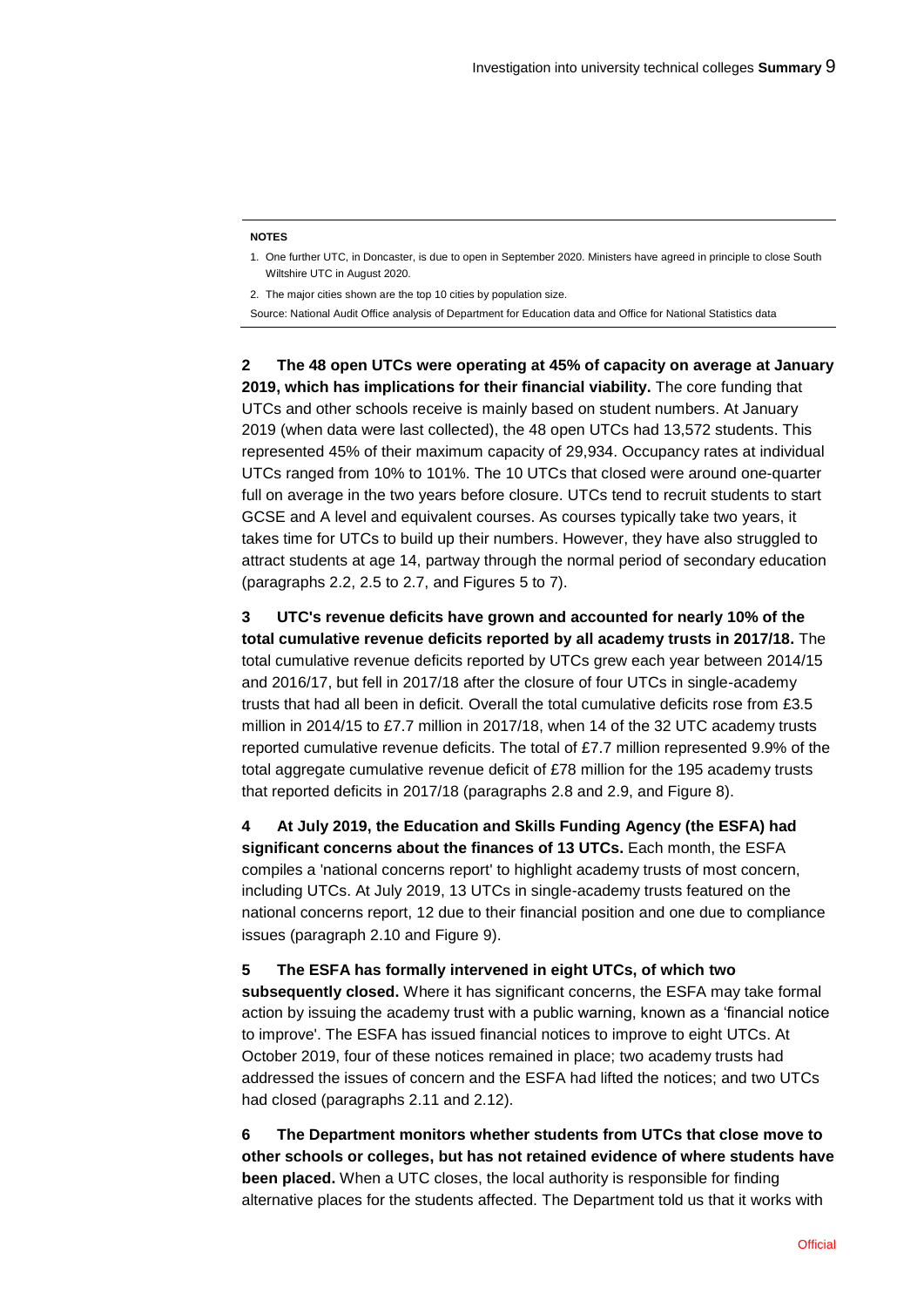the local authority and the academy trust concerned to find places and monitors progress in the months before closure. To demonstrate its approach, the Department shared with us the information it used to monitor the destinations of students from Wigan UTC, which closed in August 2019. The Department has not retained records of where students from closed UTCs have been placed but told us that alternative places had been found for students who needed them (paragraphs 2.15 and 2.16).

**7 The Department spent £792 million on the UTC programme from 2010-11 to 2018-19, the vast majority in capital grants.** The Department provides capital and revenue funding for new free schools, including UTCs. In addition to the per-pupil funding that UTCs and other schools receive, the Department's spending on UTCs included:

- £680 million (86% of total spending) in capital grants for land, buildings and equipment, including up to £600,000 per UTC for specialist equipment;
- £62 million (8%) in revenue grants before UTCs opened, for example to cover the costs of project management and marketing the new school, and after opening to support UTCs as they built towards capacity;
- £28 million (4%) in transitional revenue funding aimed at improving the financial position of UTCs, for example by reducing their debts;
- £8.8 million (1%) to cover UTC deficits– the Department expects UTCs to repay half of this funding over time;
- £9.0 million (1%) on closing UTCs, including to cover the costs of writing off debts and staff redundancies; and
- £4.5 million (0.6%) on measures to help UTCs to improve (paragraphs 2.4, 2.13, 2.14, 4.4 and 4.13, and Figure 10). 5

**8 UTCs pay an annual licence fee to the Baker Dearing Educational Trust (the Trust).** The Trust, a charity, owns the UTC brand, issues licences to schools wishing to operate as UTCs, checks whether its licence requirements are being met and supports UTCs, for example by facilitating the sharing of good practice. Each UTC pays a fee annually to use the UTC brand and logo and for services from the Trust. The fee increased from £5,500 to £10,000 in 2019/20. The Department also paid £893,000 to the Trust between 2012/13 and 2017/18 to support sponsors planning to open new UTCs (paragraphs 1.5 and 2.4).

### Educational performance

**9 Compared with other secondary schools, a higher proportion of students from UTCs progress into sustained apprenticeships and a lower proportion into education.** The Department's aim is for UTCs to provide clear progression routes into higher education and employment and it therefore considers that student destinations are important performance measures. The Department's most recent data from

l <sup>5</sup> Percentages do not sum to 100 due to rounding.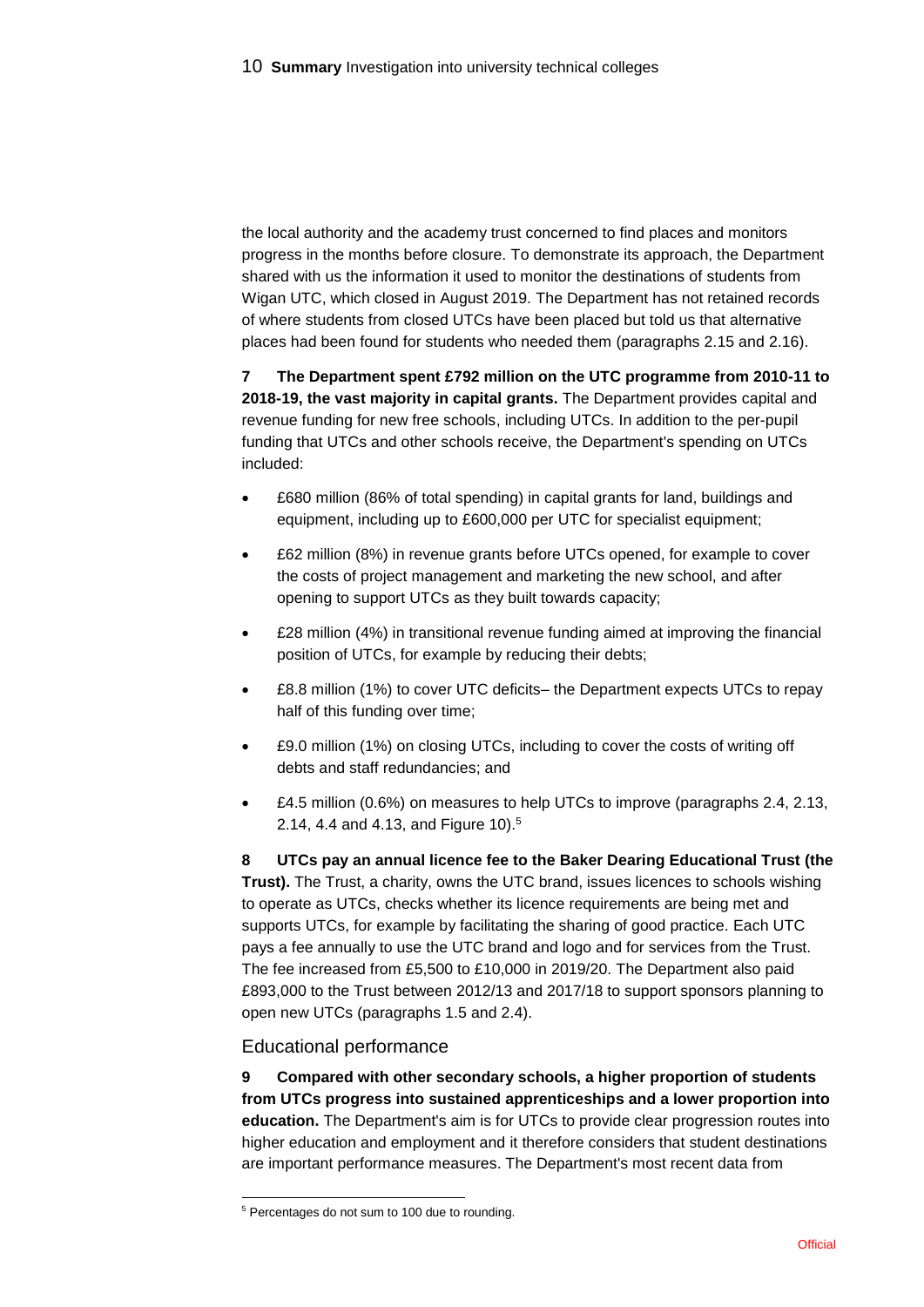2016/17 show the following for UTCs, compared with state-funded mainstream schools and colleges:

- After GCSEs or equivalent, a higher proportion of UTC students progressed into sustained apprenticeship (9%) and employment (4%) destinations, compared with the national average (5% and 3% respectively).<sup>6</sup> Conversely, a lower proportion progressed to sustained education destinations.
- After A levels or equivalent, 21% of UTC students moved to a sustained apprenticeship, higher than the national average of 6% (including 16% of UTC students who moved to advanced, higher and degree-level apprenticeships, compared with the national average of 3%); 20% moved to sustained employment, compared with the national average of 22%; and 38% went on to higher education, below the national average of 50% (paragraphs 3.1 to 3.4 and Figure 11).

**10 At August 2019, Ofsted had rated 52% of UTCs as good or outstanding, compared with 76% of all secondary schools.** Of the 44 open UTCs that Ofsted had inspected at August 2019, it had rated two as outstanding, 21 as good, 14 as requires improvement and seven as inadequate. In total, 4,863 students were attending the UTCs rated as inadequate or requires improvement. At August 2018, Ofsted had rated 42% of UTCs as good or outstanding. Ofsted has changed its approach to UTCs in its new inspection framework that inspectors have been using since September 2019. For example, inspectors will pay attention to measures such as students' destinations when they leave UTCs as well as to national performance data (paragraphs 3.7 and 3.8).

**11 UTCs have performed less well than other secondary schools against key measures of performance, but the Department considers that not all its metrics are appropriate for UTCs because of UTCs' technical focus and age range.** In the main, the Department does not set target levels of performance for schools and the focus is on how well they perform relative to others. In 2017/18, 28% of students in UTCs achieved a grade 5 or above in maths and English GCSE, compared with 44% of students in all state-funded mainstream schools. Similarly, at A level and equivalent qualifications, UTC students' attainment was lower than that of students at other types of education provider. The lower educational outcomes that UTCs have achieved may be partly explained by their student intakes, although this is difficult to test. The Department considers that, because of UTCs' focus on technical education and the fact that their students typically join at age 14, two of its main performance measures (the proportion of students entered in English Baccalaureate courses and 'Progress 8') are not the most appropriate for UTCs, although it continues to report performance data. The Department has not set alternative exam-based measures of educational performance for UTCs but, given UTCs' focus on technical education and skills, considers student destinations a good indicator of performance (paragraphs 3.9 to

l

<sup>6</sup> To be counted as being in a sustained destination, young people must be recorded as having sustained participation in education, employment or an apprenticeship for a six-month period in the destination year.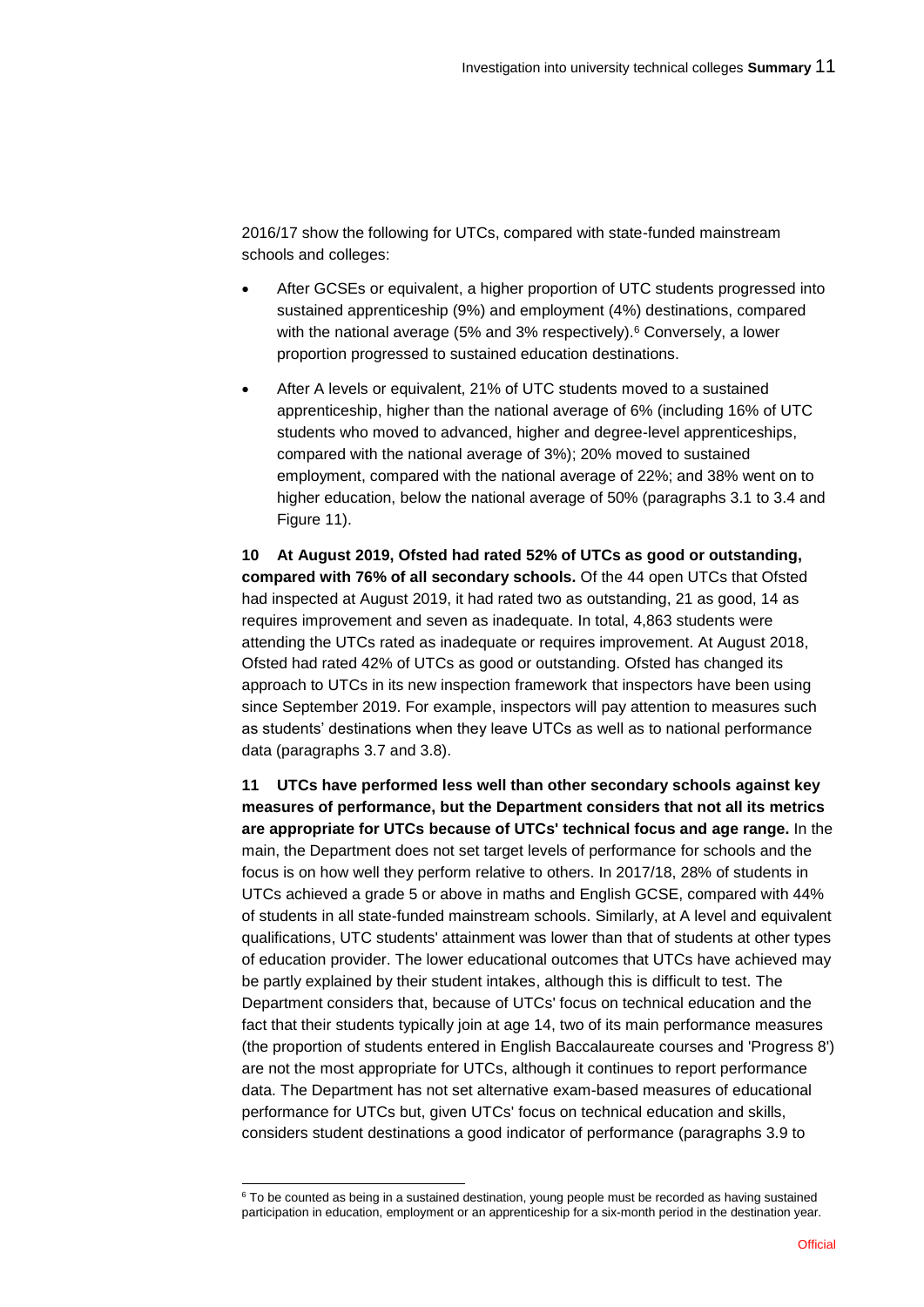#### 3.13).

#### **Plans for improvement**

**12 The Department is seeking to help UTCs improve their educational and financial performance.** The Department has provided support since the UTC programme started in 2010, initially to individual UTCs and subsequently to the programme as a whole. In September 2017, it began a three-year improvement programme:

- An important part of the Department's approach is to encourage UTCs to join multi-academy trusts, which it considers are well placed to support UTCs to improve. At the time of our work, 19 UTCs were part of multi-academy trusts and the Department expected a further 10 to transfer in 2019/20. The conditions that the Department attaches to transitional revenue funding may include requiring UTCs to join multi-academy trusts.
- The Department is also open to UTCs applying to align their age range more closely with other secondary schools by taking students who are younger than 14, if there is a need for the additional places in the area. It considers that this will make it easier for UTCs to attract students and thereby improve their financial viability. At the time of our work, one UTC was taking pupils from age 11 and the Department had agreed that two further schools could expand in this way from 2020/21; in addition, nine UTCs were recruiting at age 13.

The Baker Dearing Educational Trust was concerned that these developments could dilute the UTC brand, but has now relaxed its licence requirements to allow the changes. In June 2019, the Department and the Trust agreed a memorandum of understanding that sets out key principles and working arrangements between the two bodies (paragraphs 2.13 and 4.1 to 4.10).

**13 The Department has two main measures of success for its three-year improvement programme.** First, for the proportion of UTCs rated as good or outstanding by Ofsted to be the same as for free schools generally; at August 2019, of those schools it had inspected, Ofsted had rated 52% of UTCs as good or outstanding, compared with 84% of free schools. And second, for the proportion of UTCs on the ESFA's national concerns list to be the same as for academies generally (1%); at July 2019, 26% (13) of UTCs were on the national concerns list (paragraph 4.2).

**Please do not remove the blind section break that appears beneath this text, as it will corrupt this template. (You can delete this text, when you have finished the document)**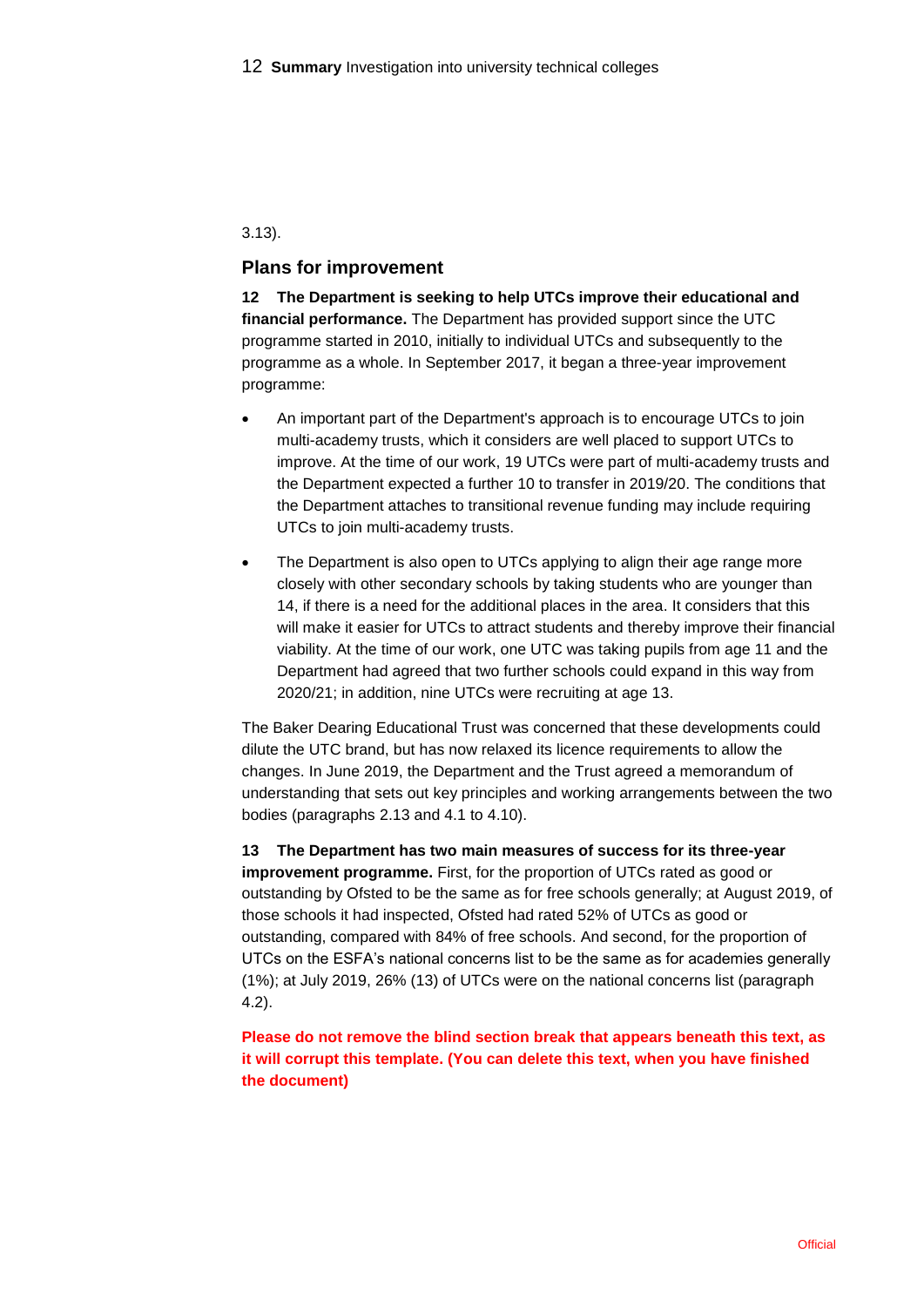# Part One

## Introduction to university technical colleges

**1.1** University technical colleges (UTCs) are a type of free school in England that focuses on teaching students who are mainly aged 14 to 19. The Department for Education's (the Department's) vision when it launched the UTC programme in 2010 was for employers and universities to work together, with educational experts, to open new institutions to deliver technical education in specialist areas that meets the needs of local employers and the economy.

**1.2** As for all schools, multiple bodies oversee the educational quality, financial management and governance of UTCs (**Figure 2**). Each UTC is part of a single- or multi-academy trust, overseen by a board of trustees and with a local governing body at school level. The Department and the Education and Skills Funding Agency have teams dedicated to the oversight of UTCs.

## **Figure 2**

Arrangements for oversight of university technical colleges (UTCs)

#### **A variety of bodies are involved in overseeing UTCs**



#### **NOTE**

1. Before September 2019, the Department monitored UTCs' performance centrally, rather than through its regional schools commissioners.

Source: National Audit Office analysis of Department for Education material

**1.3** As part of the Free Schools Programme, UTCs are opened in response to demand, following applications to the Department. While the demand for mainstream free schools comes from groups including parents, teachers and academy trusts,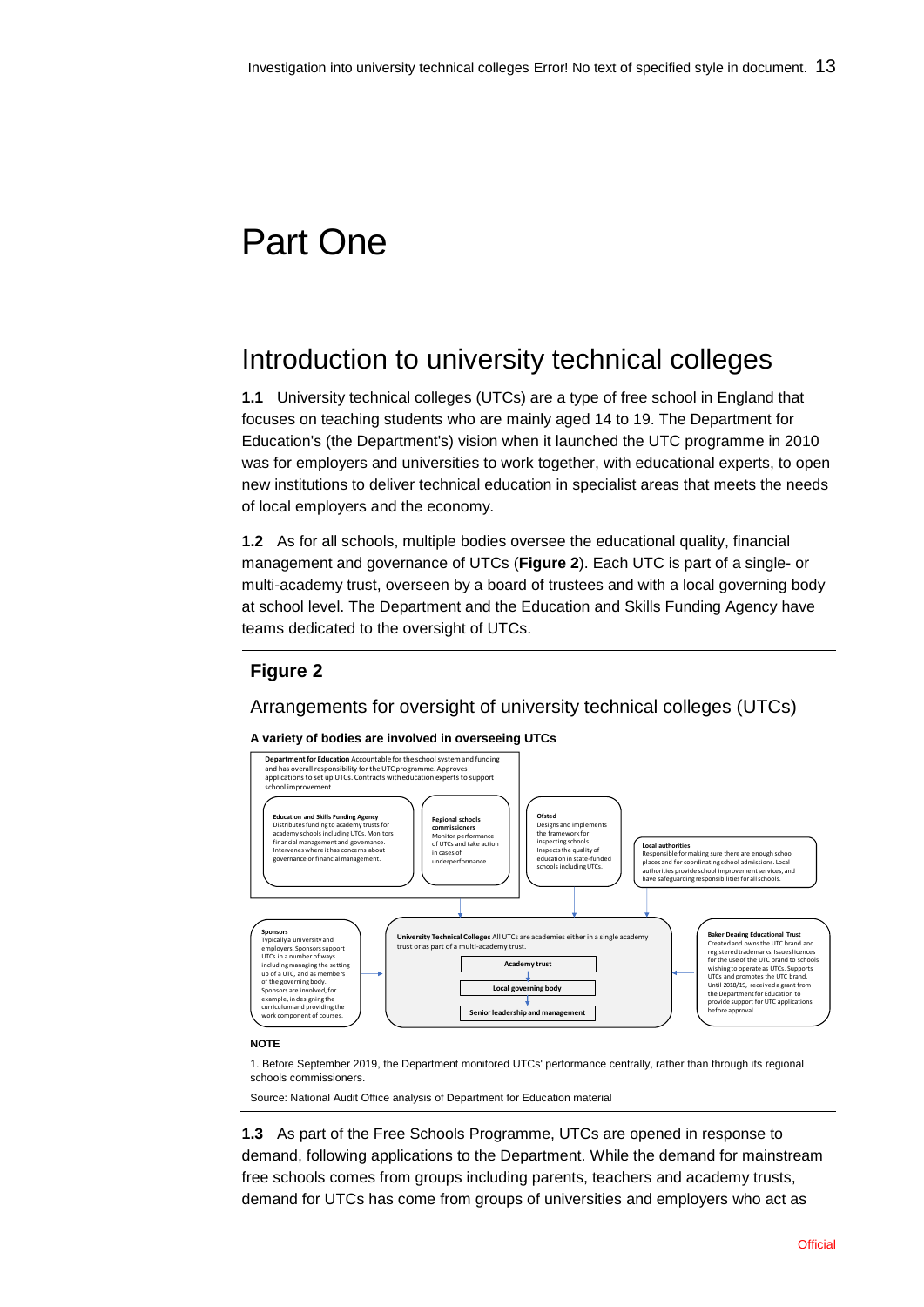sponsors. The Department expects that nominees of employer and university sponsors will form the majority on each UTC's local governing body.

**1.4** Students have typically joined UTCs at age 14, entering their new school in year 10 of their education, to start GCSEs or equivalent qualifications.<sup>7</sup> Students may also join at age 16, in year 12 of their education, to start A levels or equivalent qualifications. Most students at UTCs are boys – at January 2019, 72% of students in UTCs were male, compared with 50% in all secondary academies and free schools.

**1.5** The Baker Dearing Educational Trust (the Trust) is a charity founded by Lord Baker and Lord Dearing in 2010 to promote the concept of UTCs. The Trust helps UTCs prepare for opening and supports open UTCs, for example by providing advice and facilitating the sharing of good practice. The Trust owns the UTC brand, issues licences for use of the brand to schools wishing to operate as UTCs and checks whether its licence requirements are being met. Each UTC pays a fee annually to the Trust for a licence to use the UTC brand and logo and for services from the Trust. The licence fee rose from £5,000 in 2012/13 to £5,500 in 2018/19 and to £10,000 in 2019/20.

l

<sup>7</sup> Students typically start secondary school in year 7 of their education, at age 11. Teaching of GCSE and equivalent qualifications typically takes place in years 10 and 11, with teaching of A levels and equivalent qualifications in years 12 and 13.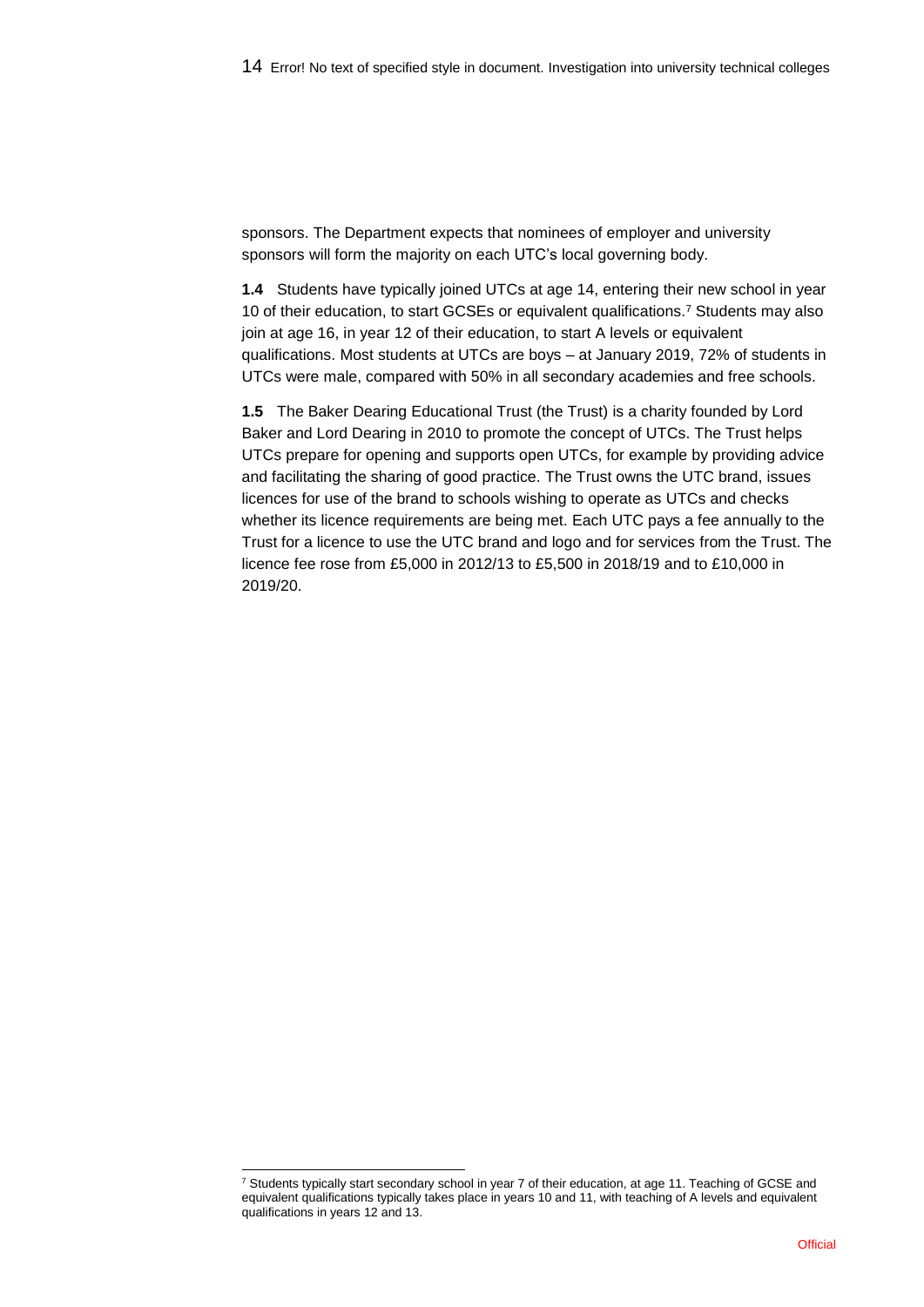# Part Two

## Progress and financial performance

## **Number of university technical colleges (UTCs)**

**2.1** The government set out its ambitions for the number of UTCs in successive budget statements (**Figure 3**). It also had an ambition to open a UTC "within reach of every city", which the Department for Education (the Department) reflected in its criteria for assessing applications made by January 2016. The Department did not set targets for the number and location of UTCs.

## **Figure 3**

### Government ambitions for the university technical college (UTC) programme

#### **2010 Coalition programme for government**

"We will improve the quality of vocational education, including increasing flexibility for 14–19 year olds and creating new Technical Academies as part of our plans to diversify schools provision."

#### **2011 Budget**

24 new UTCs by 2014.

#### **2012 Budget**

17 more UTCs opening by September 2013.

#### **2013 Budget**

30 UTCs expected to be open by September 2014.

#### **2014 Budget**

50 UTCs have been approved.

#### **2015 UTC application guide**

"We are therefore committed to opening strong and successful UTCs, and to have one within the reach of every city."

#### **NOTE**

1. The 2015 UTC application guide was for applications made by January 2016.

Source: HM Government, *[The Coalition: our programme for government](https://assets.publishing.service.gov.uk/government/uploads/system/uploads/attachment_data/file/78977/coalition_programme_for_government.pdf)*, May 2010; HM Treasury budget documents [2011,](https://assets.publishing.service.gov.uk/government/uploads/system/uploads/attachment_data/file/247483/0836.pdf) [2012,](https://assets.publishing.service.gov.uk/government/uploads/system/uploads/attachment_data/file/247119/1853.pdf) [2013](https://assets.publishing.service.gov.uk/government/uploads/system/uploads/attachment_data/file/221885/budget2013_complete.pdf) an[d 2014;](https://assets.publishing.service.gov.uk/government/uploads/system/uploads/attachment_data/file/293759/37630_Budget_2014_Web_Accessible.pdf) Department for Education, *University technical colleges: How to apply*, October 2015

**2.2** At October 2019, 48 UTCs were open across England. In total, 58 UTCs have opened since 2010/11, but 10 of these (17%) have subsequently closed as UTCs (**Figure 4**). The first UTC, The JCB Academy in Staffordshire, opened in 2010/11 and the second, Black Country UTC, in 2011/12. Most UTCs opened between 2013/14 and 2016/17.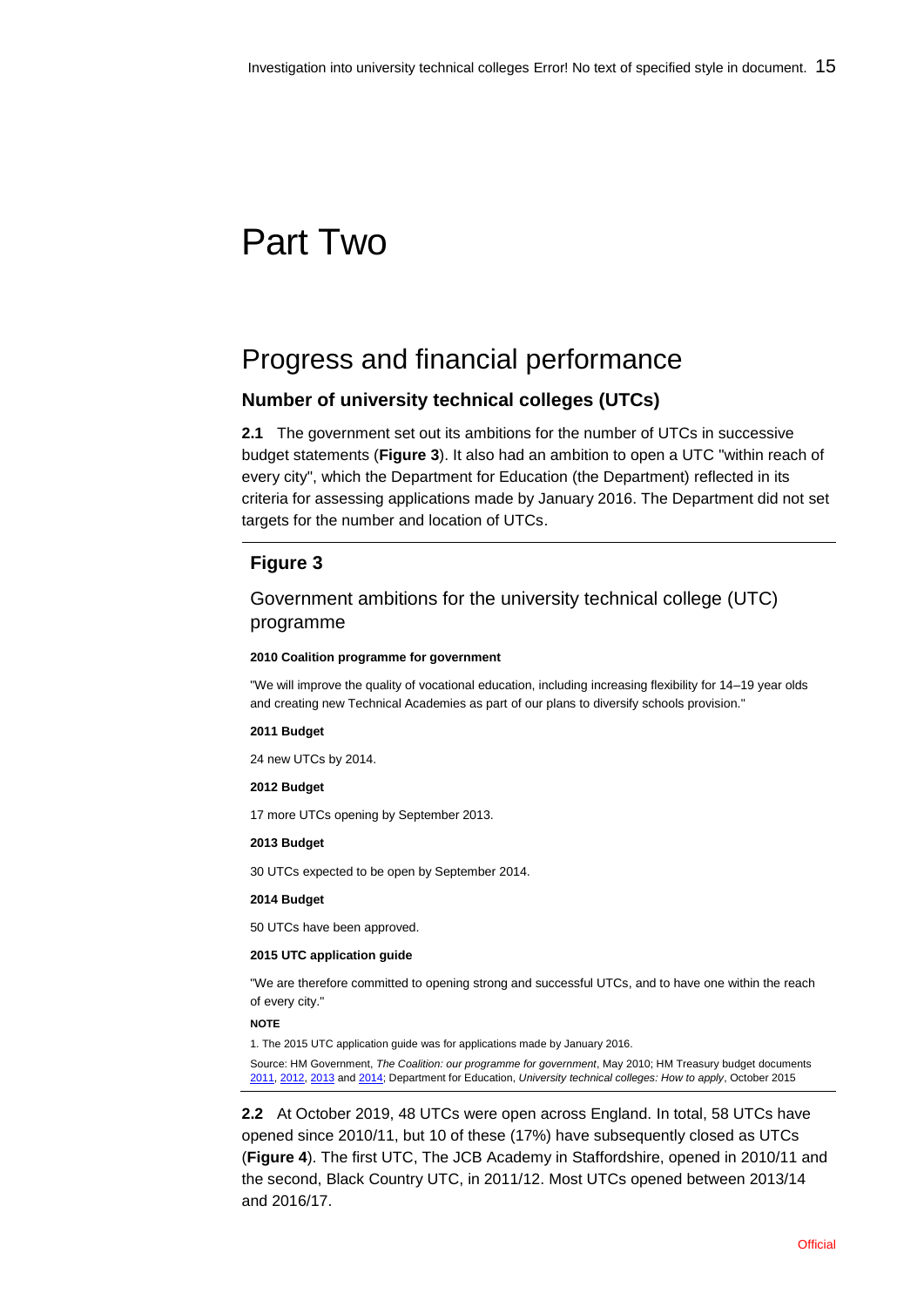**2.3** One further UTC is due to open, in Doncaster, in September 2020; and ministers have agreed in principle to close South Wiltshire UTC in August 2020. The Department is not planning to run any further application rounds for UTCs specifically, but will consider applications for new UTCs as part of the Free Schools Programme.

### **Figure 4**

Number of university technical colleges (UTCs) opened and closed, 2010/11 to 2018/19





#### **NOTES**

l

- 1. This Figure shows the total number of UTCs open at the end of each academic year, and the number that opened and closed during each academic year.
- 2. UTCs usually open at the start of the academic year in September, and close at the end of the academic year in August.

Source: National Audit Office analysis of Department for Education data

## **Cost of opening UTCs**

**2.4** The Department provides capital and revenue funding for new free schools, including UTCs. Between 2010-11 and 2018-19, the Department spent £742 million on opening new UTCs. This amount comprised:<sup>8</sup>

- £680 million in capital grants. As for other new state schools, the Department covered the costs of acquiring sites, and constructing and refurbishing buildings for use as UTCs. In addition, for UTCs, the Department provided up to £600,000 per school for specialist equipment needed for technical courses. 9
- £24 million in revenue grants before UTCs opened to cover costs such as project

<sup>8</sup> Numbers do not sum due to rounding.

<sup>&</sup>lt;sup>9</sup> Up to 2013 the Department provided up to £1 million per UTC for specialist equipment.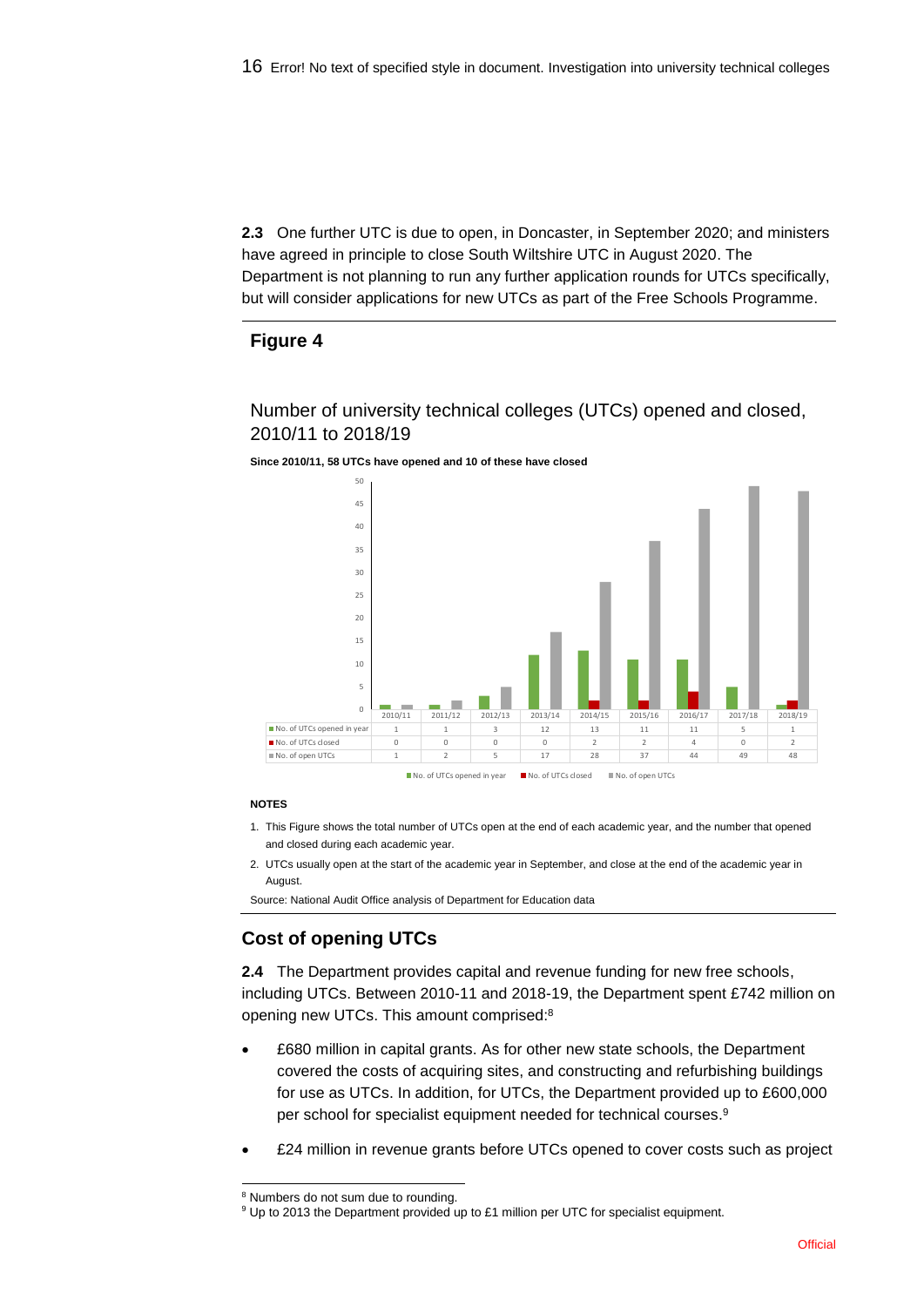management, marketing the new school, and recruiting and paying staff.

- £38 million in revenue grants after UTCs opened to help cover the cost of UTCs as they built towards capacity, at which point costs were expected to be fully covered by core per-pupil funding.
- £893,000 in payments to the Baker Dearing Educational Trust to support sponsors planning to open new UTCs.<sup>10</sup>

## **Financial viability**

### Student numbers

**2.5** The Department funds state-funded schools through grants, which it distributes through a funding formula. The amount that each school receives is mainly determined by the number of students.

**2.6** We have reported previously that UTCs have struggled to recruit enough students to be financially viable.<sup>11</sup> At January 2019 (when data were last collected), the 48 open UTCs had 13,572 students in total. This represented 45% of their combined maximum capacity of 29,934. Occupancy rates at individual UTCs ranged from 10% to 101% of maximum capacity (**Figure 5**).

**2.7** The two longest-standing open UTCs, which date from 2010/11 and 2012/13, were 96% and 101% occupied respectively. On average, UTCs that have opened since 2014/15 were less than half full (**Figure 6**). UTCs tend to recruit students in year 10 to start GCSE courses and in year 12 to start A level courses. These courses typically take two years, so UTCs take time to build up their student numbers. However, UTCs have also struggled to attract enough students at age 14, partway through the normal period of secondary education. Occupancy rates at the 10 UTCs that have closed were low, averaging between 23% and 26% in the two years before closure (**Figure 7**).

l <sup>10</sup> The Baker Dearing Educational Trust also receives income from other sources such as charitable foundations.

<sup>11</sup> Comptroller and Auditor General, *Financial sustainability of schools*, Session 2016-17, HC 850, National Audit Office, December 2016; and Comptroller and Auditor General, *Delivering STEM (science, technology, engineering and mathematics) skills for the economy*, Session 2017–2019, HC 716, National Audit Office, January 2018.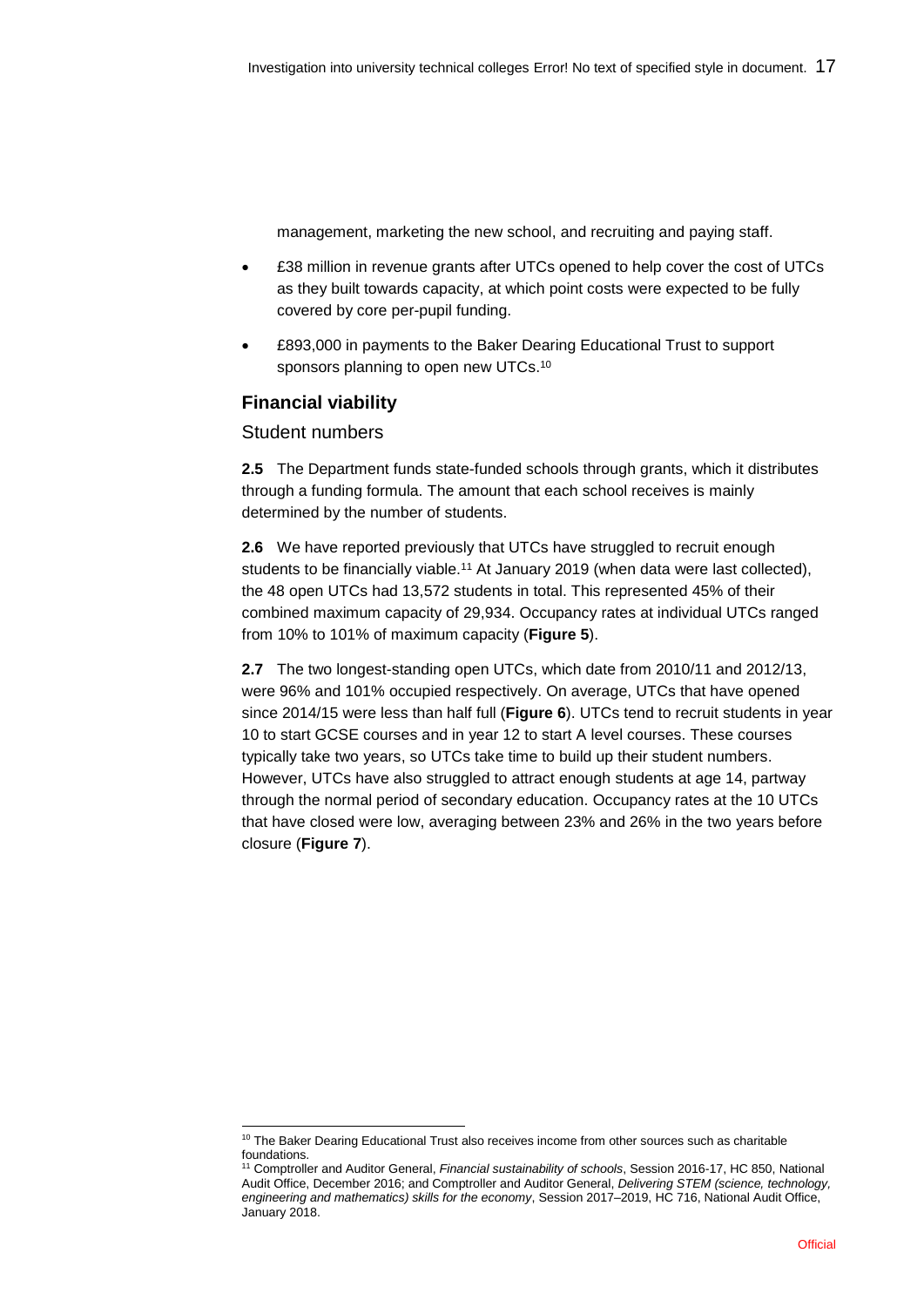Capacity and number of students on roll at January 2019 by university technical college (UTC)

**UTCs' occupancy rates ranged from 10% to 101%**



#### **NOTES**

1. This Figure shows, for each open UTC, the number of students on roll at January 2019 (from the Department's school census) and the capacity at the end of August 2019 (from *Get information about schools* [\(https://get](https://get-information-schools.service.gov.uk/)[information-schools.service.gov.uk\),](https://get-information-schools.service.gov.uk/) accessed August 2019).

2. UTCs are shown in ascending order of percentage occupancy.

Source: National Audit Office analysis of Department for Education data

|                |     |     |     |      |      |     |     |     | a   | 10  | 11  | 12  | 13  | 14  | 15  | 16  | 17      | 18  | 19  | 20  |     | 22  | 23  | 24       |
|----------------|-----|-----|-----|------|------|-----|-----|-----|-----|-----|-----|-----|-----|-----|-----|-----|---------|-----|-----|-----|-----|-----|-----|----------|
| Capacity       | 500 | 650 | 600 | 600l | 600  | 600 | 600 | 600 | 800 | 600 | 600 | 800 | 600 | 640 | 600 | 600 | 600     | 670 | 600 | 660 | 600 | 800 | 600 | 620      |
| Number on roll | 50  | 80  | 121 | 121  | 130l | 139 | 143 | 158 | 218 | 165 | 170 | 229 | 174 | 186 | 182 | 185 | 189     | 217 | 199 | 232 | 220 | 297 | 235 | 258      |
| % Occupied     | 10% | 12% | 20% | 20%  | 22%  | 23% | 24% | 26% | 27% | 28% | 28% | 29% | 29% | 29% | 30% | 31% | 32%     | 32% | 33% | 35% | 37% | 37% | 39% | 42%      |
|                |     |     |     |      |      |     |     |     |     |     |     |     |     |     |     |     |         |     |     |     |     |     |     |          |
|                | 25  | 26  | 27  | 28   | 29   | 30  | 31  | 32  | 33  | 34  | 35  | 36  | 37  | 38  | 39  | 40  | 41      | 42  | 43  | 44  | 45  | 46  | 47  | 48       |
| Capacity       | 600 | 600 | 550 | 960  | 640  | 560 | 500 | 600 | 440 | 640 | 600 | 600 | 800 | 600 | 600 | 600 | 600     | 600 | 600 | 600 | 600 | 576 | 728 | 600      |
| Number on roll | 265 | 266 | 246 | 481  | 324  | 285 | 261 | 319 | 240 | 352 | 335 | 341 | 476 | 362 | 392 | 403 | 404     | 422 | 426 | 453 | 460 | 456 | 697 | 608      |
| % Occupied     | 44% | 44% | 45% | 50%  | 51%  | 51% | 52% | 53% | 55% | 55% | 56% | 57% | 60% | 60% | 65% |     | 67% 67% | 70% | 71% | 76% | 77% | 79% |     | 96% 101% |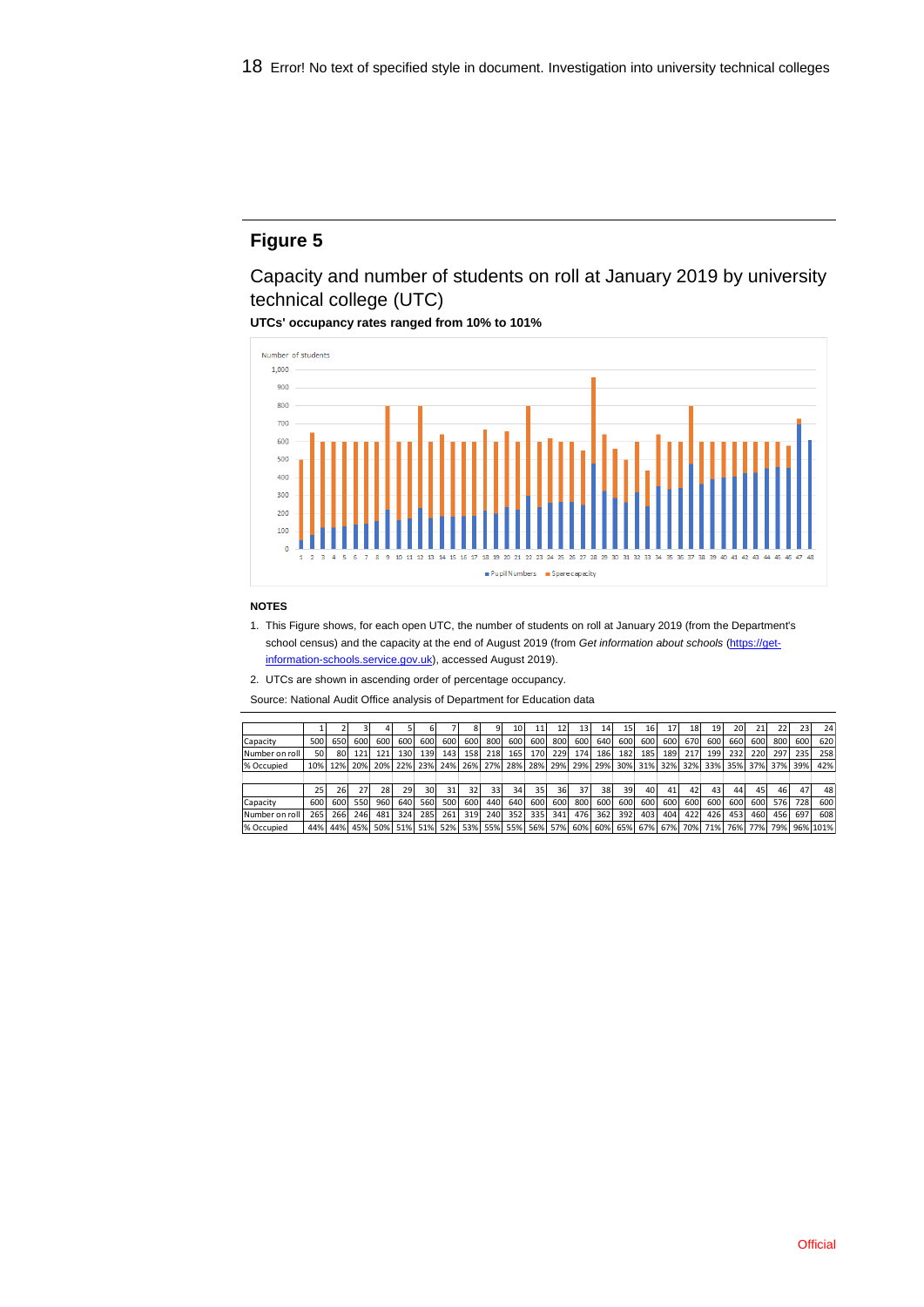Average occupancy rates at January 2019 by university technical colleges' (UTCs') year of opening

**UTCs that have opened since 2014/15 were less than half full on average**



#### Data table

| Dutu tubit                                                                                       |     |      |     |     |     |     |     |     |
|--------------------------------------------------------------------------------------------------|-----|------|-----|-----|-----|-----|-----|-----|
| Year of opening  2010/11  2011/12  2012/13  2013/14  2014/15  2015/16  2016/17  2017/18  2018/19 |     |      |     |     |     |     |     |     |
| Number of UTCs                                                                                   |     |      |     |     |     |     |     |     |
| opened                                                                                           |     |      |     |     | 10  |     |     |     |
| Percentage                                                                                       |     |      |     |     |     |     |     |     |
| occupancy                                                                                        | 96% | 101% | 56% | 35% | 37% | 47% | 45% | 24% |

#### **NOTES**

- 1. This Figure shows the average occupancy of the 48 UTCs open at October 2019 by year of opening.
- 2. The number of students on roll at January 2019 is taken from the Department's school census, and capacity is taken from *Get information about schools* [\(https://get-information-schools.service.gov.uk\)](https://get-information-schools.service.gov.uk/), accessed August 2019. Source: National Audit Office analysis of Department for Education data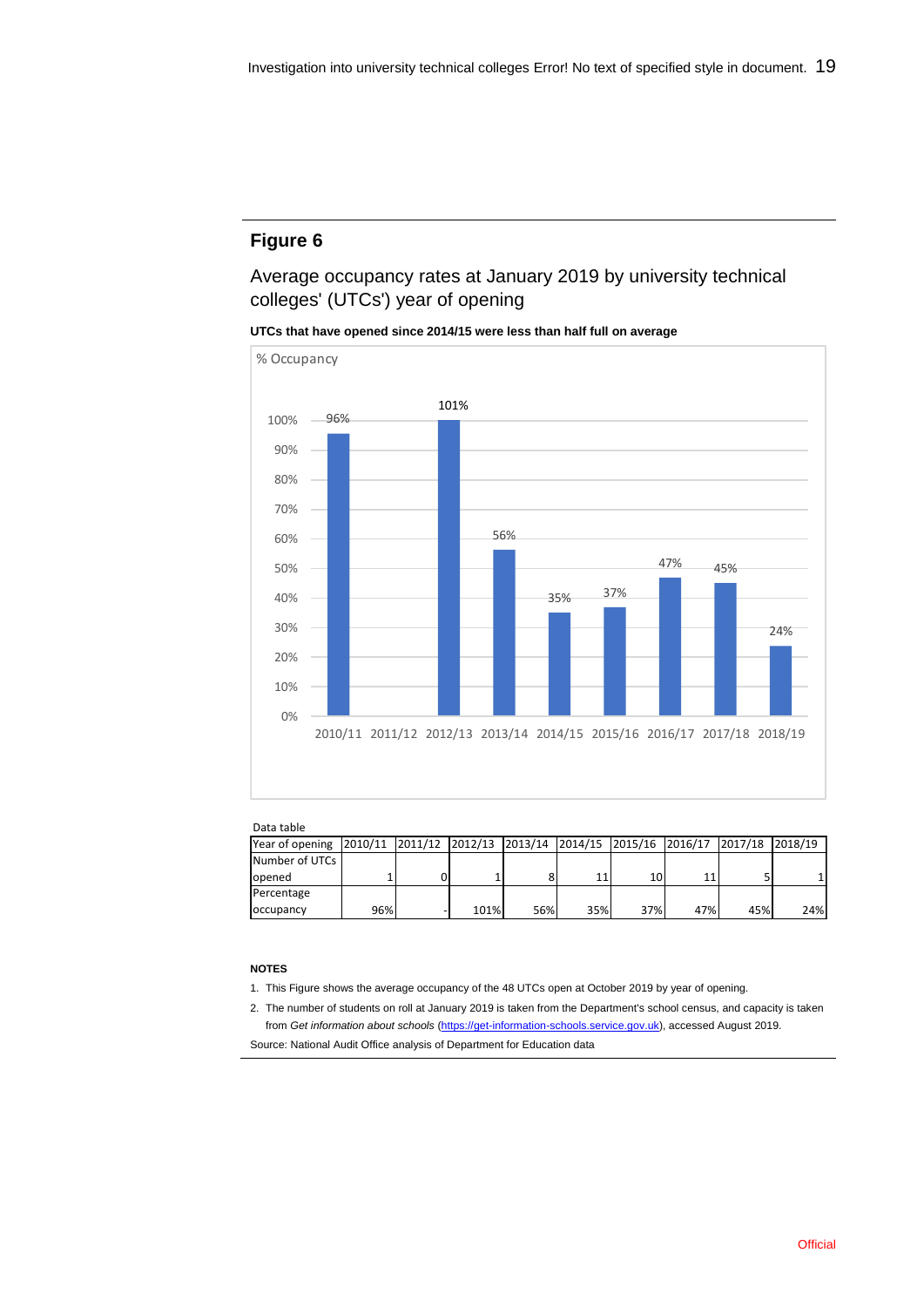Average occupancy rates at the university technical colleges (UTCs) that closed

**Average occupancy rates at the UTCs that closed were low**

| Date                             | Average occupancy (and range) of the 10<br>closed UTCs |
|----------------------------------|--------------------------------------------------------|
| January in the year of closure   | $18\%$ (4% – 43%)                                      |
| January one year before closure  | $26\%$ (15% – 61%)                                     |
| January two years before closure | $23\%$ (9% – 47%)                                      |
| <b>NOTE</b>                      |                                                        |

1. The number of students on roll and therefore the occupancy rate may drop because students may leave as the UTC nears closure.

Source: National Audit Office analysis of Department for Education data

### Financial position

**2.8** A significant proportion of UTC academy trusts have reported in-year and cumulative revenue deficits each year (**Figure 8**). The total cumulative revenue deficits grew each year between 2014/15 and 2016/17, but fell in 2017/18 after the closure of four UTCs in single-academy trusts that had all been in deficit.

**2.9** In 2017/18, 14 of the 32 UTC academy trusts reported cumulative revenue deficits totalling £7.7 million. This represented 9.9% of the total aggregate cumulative revenue deficit of £78 million for the 195 academy trusts that reported cumulative deficits in that year.<sup>12</sup> <sup>13</sup> For 2019/20, 13 UTCs in single-academy trusts forecast inyear deficits totalling £2.9 million and 18 forecast cumulative deficits totalling £11.2 million.

l <sup>12</sup> Department for Education, *Academy schools sector in England: Consolidated annual report and accounts for the year ended 31 August 2018*, Session 2017–2019, HC 2377, July 2019.

<sup>&</sup>lt;sup>13</sup> Some academy trusts inherit cash balances from maintained schools that convert to academies. Other academy trusts, including UTC and other free school academy trusts, start with no cash balances.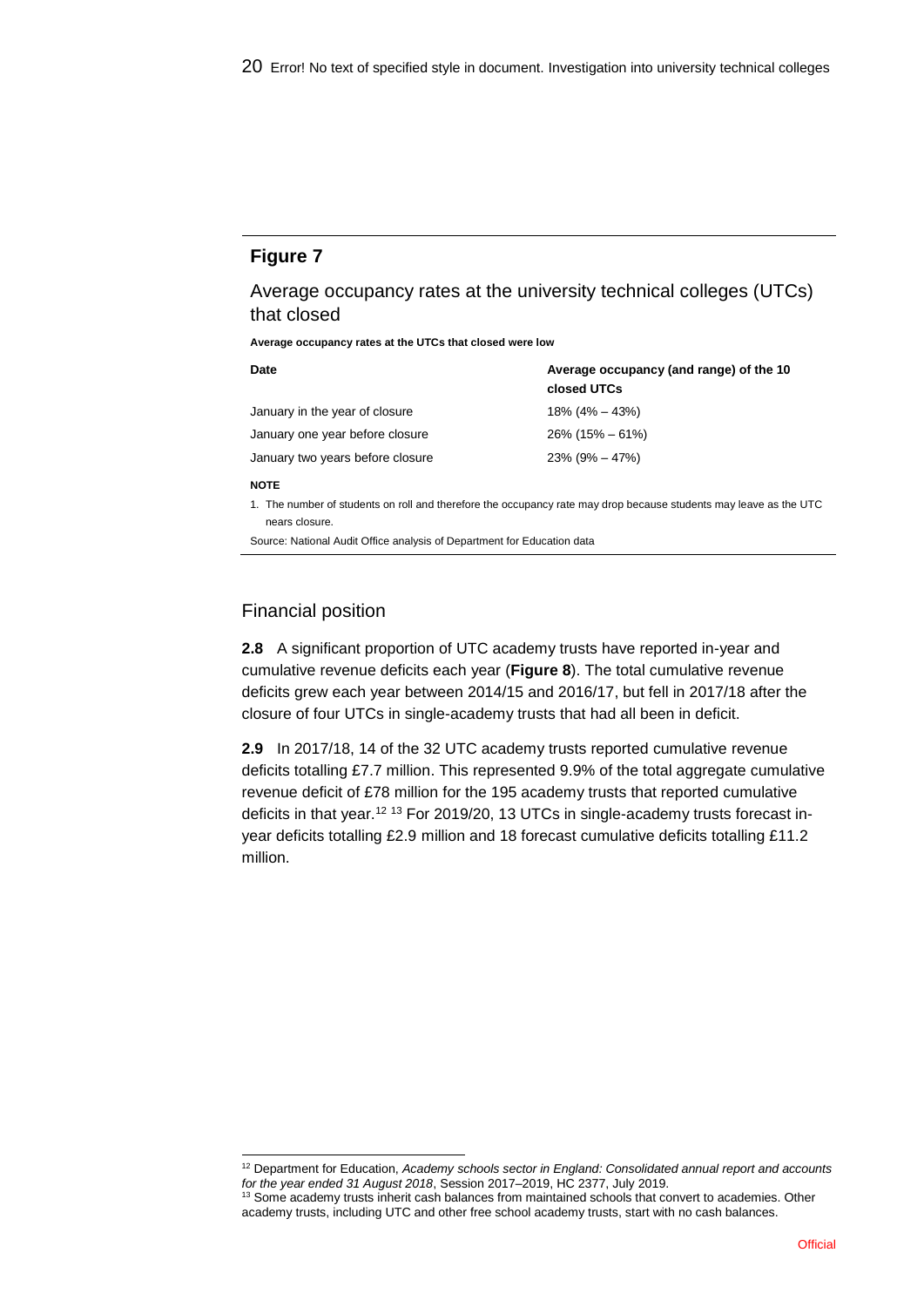University technical colleges' (UTCs') revenue surpluses and deficits, 2014/15 to 2017/18

**The cumulative revenue deficits reported by UTCs rose in total and on average between 2014/15 and 2016/17**

| <b>Academic Year</b>             | 2014/15       | 2015/16       |                           | 2016/17       |               |                           | 2017/18         |
|----------------------------------|---------------|---------------|---------------------------|---------------|---------------|---------------------------|-----------------|
|                                  | Cumulative    | In year       | Cumulative                | In year       | Cumulative    | In year                   | Cumulative      |
| <b>Total for UTCs in deficit</b> | $-E3,457,919$ | $-£6,614,873$ | $-E8,052,534$             | $-E2,960,220$ | $-E9,443,336$ | $-E4,849,487$             | $-E7,744,898$   |
| Total for UTCs in surplus        | £1,579,229    | £1,787,369    | £1,737,158                | £3,619,692    | £4,386,453    | £2,049,082                | £5,049,325      |
| <b>Net position</b>              | $-E1,878,690$ |               | $-£4,827,504 -£6,315,376$ | £659.472      |               | $-E5,056,883$ -£2,800,405 | $-E2,695,573$   |
|                                  |               |               |                           |               |               |                           |                 |
| Number of UTCs in deficit        | ٩             | 17            | 15                        | 15            | 17            | 20                        | 14              |
| Number of UTCs in surplus        | 10            | 10            | 12                        | 18            | 16            | 12                        | 18 <sup>1</sup> |
|                                  |               |               |                           |               |               |                           |                 |
| Percentage of UTCs in deficit    | 47%           | 63%           | 56%                       | 45%           | 52%           | 63%                       | 44%             |
| Percentage of UTCs in surplus    | 53%           | 37%           | 44%                       | 55%           | 48%           | 38%                       | 56%             |
|                                  |               |               |                           |               |               |                           |                 |
| Average deficit                  | $-£430,990$   | $-E398,492$   | $-E557,395$               | $-£197,348$   | $-£588,271$   | $-E242,474$               | $-£553,207$     |
| Average surplus                  | £157,923      | £178,737      | £144,763                  | £200,100      | £274,153      | £167,553                  | £286,725        |

#### **NOTES**

- 1. This Figure presents revenue surpluses and deficits for UTCs, from their year of opening, at the end of each academic year (31 August). It includes all single-academy trusts and two multi-academy trusts which both comprise two UTCs.
- 2. Comparable information is not available for UTCs that are part of multi-academy trusts that also include mainstream academy schools.
- 3. Percentages may not sum to 100 due to rounding.

Source: National Audit Office analysis of university technical colleges' accounts and information from the Department for Education

#### Financial oversight and intervention

**2.10** Each month, the Education and Skills Funding Agency (the ESFA) compiles a 'national concerns report' to highlight academy trusts of most concern, including UTCs. The ESFA uses a framework to judge the level of financial risk and inform its decisions about whether and how to intervene. At July 2019, the ESFA had significant concerns about 13 UTCs (26%) in single-academy trusts, 12 due to their financial position and one due to compliance issues (**Figure 9**). This was an improvement on the position at September 2018 when there were 15 UTCs on the national concerns report. At July 2019, the ESFA also had significant concerns about the financial position of one of the multi-academy trusts that includes UTCs.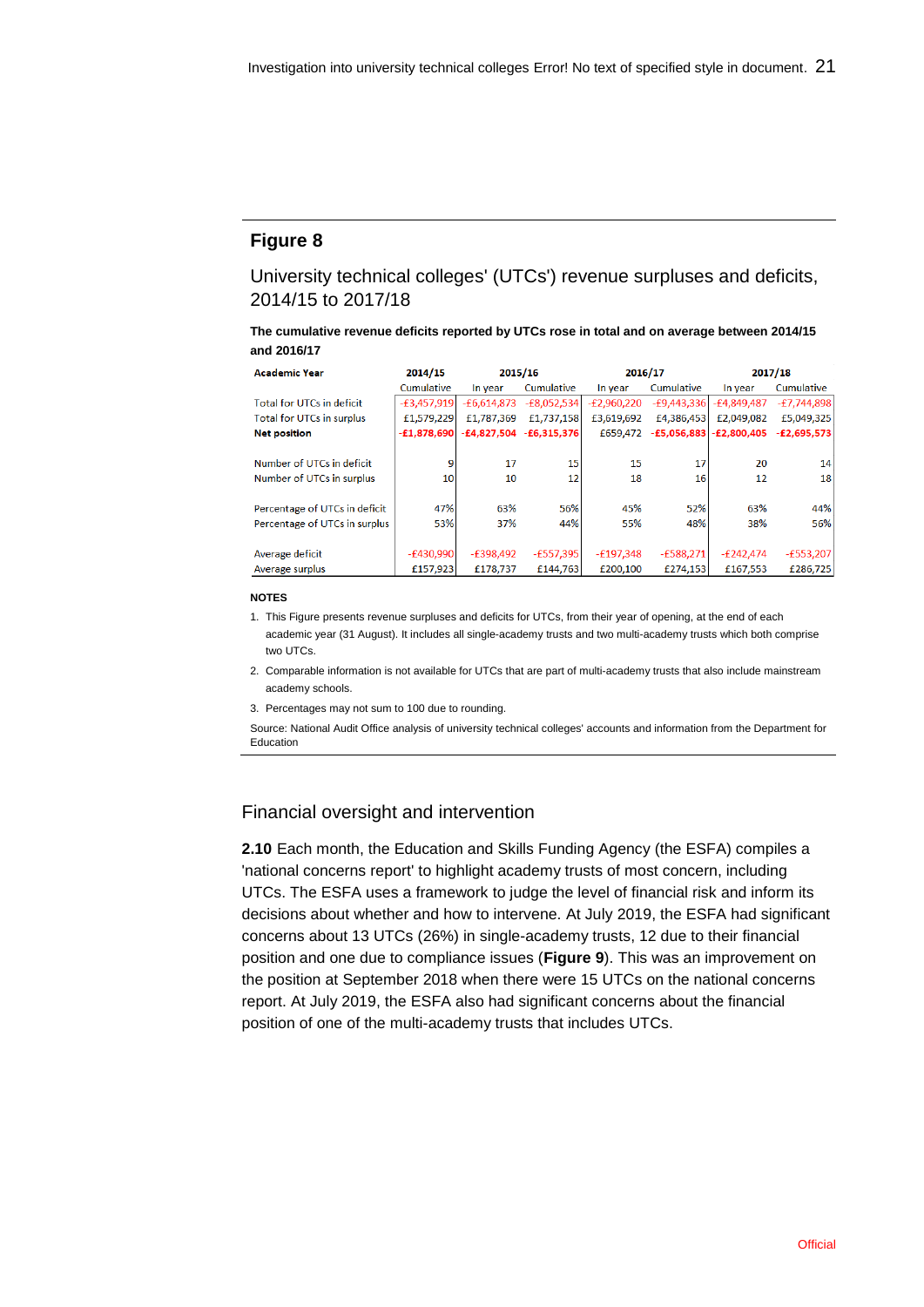University technical colleges (UTCs) on the Education and Skills Funding Agency's national concerns report at July 2019

|          | At July 2019, 13 UTCs were on the national concerns report, 12 due to significant financial |  |  |  |
|----------|---------------------------------------------------------------------------------------------|--|--|--|
| concerns |                                                                                             |  |  |  |

| Nature of concern             | <b>Description of concern</b>                                                                                                                                                                                                                                                                                           | Number of UTCs of significant<br>concern |
|-------------------------------|-------------------------------------------------------------------------------------------------------------------------------------------------------------------------------------------------------------------------------------------------------------------------------------------------------------------------|------------------------------------------|
| Financial - deficit           | Actual or predicted cumulative                                                                                                                                                                                                                                                                                          | 2                                        |
| Financial - projected deficit | deficit is greater than 5% of the<br>current year's income, with no<br>agreed recovery plan or<br>evidence that the academy trust<br>is not adhering to its payment<br>plan.                                                                                                                                            | 5                                        |
| Financial - viability         | Clawback of funding due to<br>over-estimating pupil numbers<br>exceeds 30% of the academy<br>trust's core school grant with no<br>agreed repayment plan in place.<br>The Education and Skills<br>Funding Agency concludes that<br>clawback is unaffordable and the<br>financial viability of the trust is a<br>concern. | 5                                        |
| Compliance                    | Can include: the academy trust<br>not submitting financial returns<br>or other continued failure to<br>comply with the Academies<br>Financial Handbook; the<br>accounts have an 'adverse<br>opinion' or 'disclaimer of opinion'<br>recorded by the external auditor.                                                    | 1                                        |
| <b>Total</b>                  |                                                                                                                                                                                                                                                                                                                         | 13                                       |
| <b>NOTE</b>                   |                                                                                                                                                                                                                                                                                                                         |                                          |
|                               | 1. Other categories of concern in the Education and Skills Funding Agency's framework, but not currently attributed to<br>any UTCs, include governance, executive pay and related-party transactions.                                                                                                                   |                                          |

Source: National Audit Office analysis of Education and Skills Funding Agency information

**2.11** The ESFA adopts a phased approach to intervening with UTCs and other academy trusts. This starts with discussions with the UTCs concerned as part of the process of assessing risk. The ESFA may, depending on the severity of the issues identified, then work with the UTC to improve performance, direct the academy trust to make specific changes, or take more formal action such as a public warning, known as a 'financial notice to improve'. Any academy trust reporting a cumulative deficit must agree a recovery plan with the ESFA.<sup>14</sup> In the most serious cases, the ESFA can take legal action and terminate a UTC's funding agreement.

l <sup>14</sup> Education and Skills Funding Agency, *Guidance: Academy trust deficit recovery*, March 2019.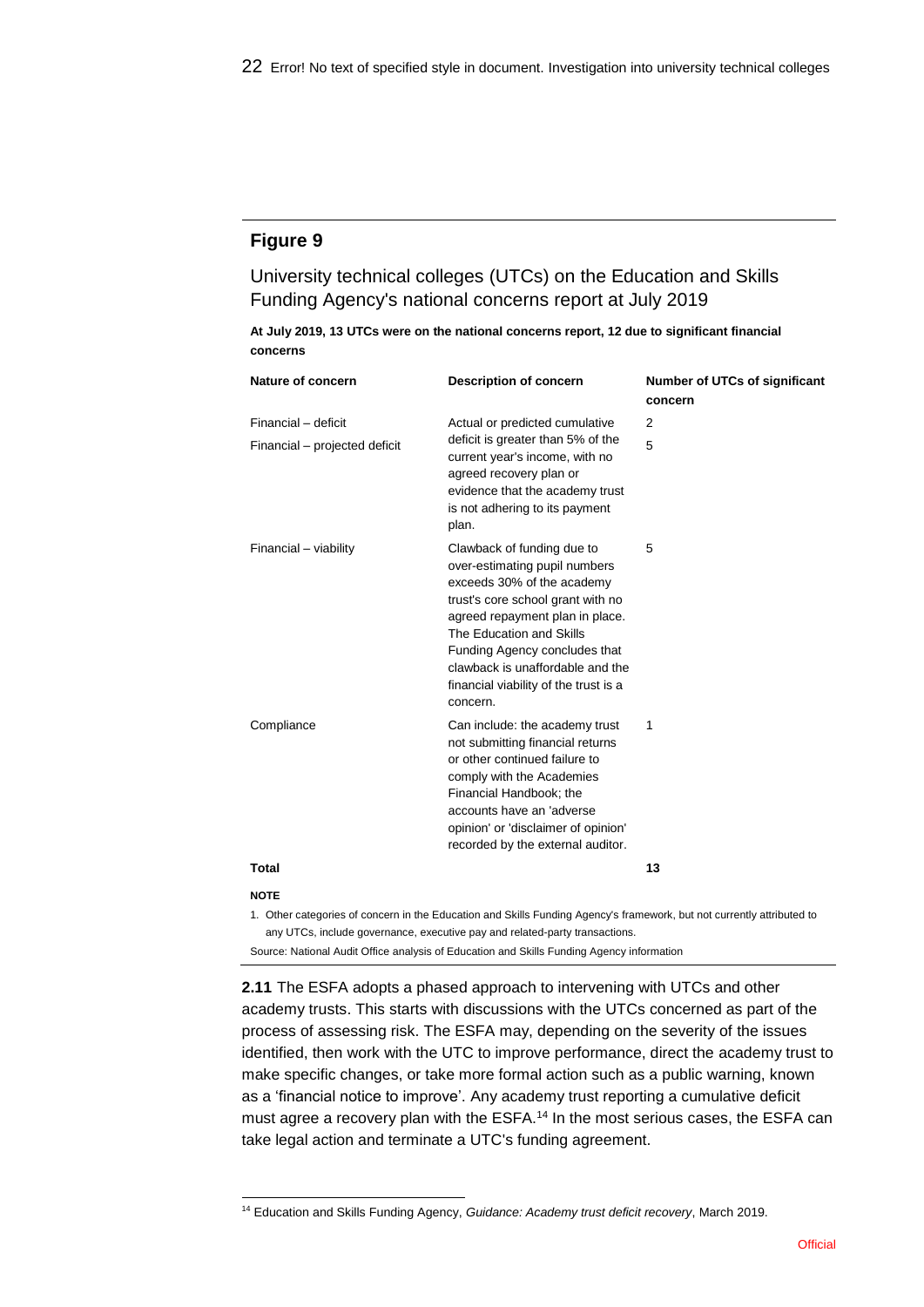**2.12** The ESFA has issued financial notices to improve to eight UTCs. At October 2019, four of these notices remained in place – one had been in place since March 2017 and three since spring 2018. Of the other four cases: two academy trusts had addressed the issues of concern and the ESFA had lifted the notices to improve; and two UTCs had closed.

**2.13** In addition, the Department, through the ESFA, has provided extra funding intended to support UTCs' financial position (**Figure 10**):

- The ESFA has provided some academy trusts, including UTCs, with funding to address budget deficits. It negotiates the terms of such funding case by case, with the aim of recovering as much of the money as possible. Between 2015-16 and 2018-19, the ESFA provided £8.8 million to 18 UTCs. It expects the UTCs to repay half of this amount (£4.4 million) over a period agreed with each UTC. At June 2019, nine UTCs owed a total of £4.4 million.
- Since 2016-17, all UTCs have received transitional funding to improve their financial position, normally paid in annual instalments of £200,000. The Department attaches conditions to this funding aimed at improving educational outcomes and financial stability, for example that the UTC must: join a multiacademy trust; provide evidence of improvement to its governing body; or work with external advisers to review finance and governance. Transitional funding is not available to other schools.<sup>15</sup> In the first instance, the Department has used this funding to reduce UTCs' debts. In the three years 2016-17 to 2018-19, the Department used £11.7 million (42%) of transitional funding for this purpose.

## **Figure 10**

Funding to support university technical colleges' (UTCs') financial position, 2015-16 to 2018-19

|                                                                                                                        | 2015/16 | 2016/17     | 2017/18     | 2018/19     | Total       |
|------------------------------------------------------------------------------------------------------------------------|---------|-------------|-------------|-------------|-------------|
| <b>Transistional Funding</b>                                                                                           | £0      | £9,000,000  | £9,400,000  | £9,600,000  | £28,000,000 |
| Deficit Funding (non-recoverable)                                                                                      | £50,000 | £362,000    | £1,664,453  | £2,295,000  | £4,371,453  |
| Deficit Funding (recoverable)                                                                                          | £0      | £1,386,500  | £1,358,000  | £1,693,000  | £4,437,500  |
| Total                                                                                                                  | £50,000 | £10,748,500 | £12,422,453 | £13,588,000 | £36,808,953 |
|                                                                                                                        |         |             |             |             |             |
|                                                                                                                        |         |             |             |             |             |
| <b>NOTE</b>                                                                                                            |         |             |             |             |             |
| 1. Transitional funding has been paid to all UTCs.                                                                     |         |             |             |             |             |
| Source: National Audit Office analysis of Department for Education and Education and Skills Funding Agency data        |         |             |             |             |             |
|                                                                                                                        |         |             |             |             |             |
|                                                                                                                        |         |             |             |             |             |
| <b>Closure of UTCs</b>                                                                                                 |         |             |             |             |             |
|                                                                                                                        |         |             |             |             |             |
| 2.14 The Department has overseen the closure of 10 UTCs. In two of these cases, th                                     |         |             |             |             |             |
| Baker Dearing Educational Trust withdrew the school's licence to operate as a UTC                                      |         |             |             |             |             |
|                                                                                                                        |         |             |             |             |             |
| (see paragraph 4.8). The Department told us that, in all cases, the closures were                                      |         |             |             |             |             |
|                                                                                                                        |         |             |             |             |             |
|                                                                                                                        |         |             |             |             |             |
| <sup>15</sup> In 2017-18, the Department provided £600,000 in transitional funding to one school that is not a UTC but |         |             |             |             |             |
| which has the same characteristics as UTCs, such as the curriculum.                                                    |         |             |             |             |             |

**The Department has provided £36.8 million to support UTCs' financial position**

#### **NOTE**

## **Closure of UTCs**

l <sup>15</sup> In 2017-18, the Department provided £600,000 in transitional funding to one school that is not a UTC but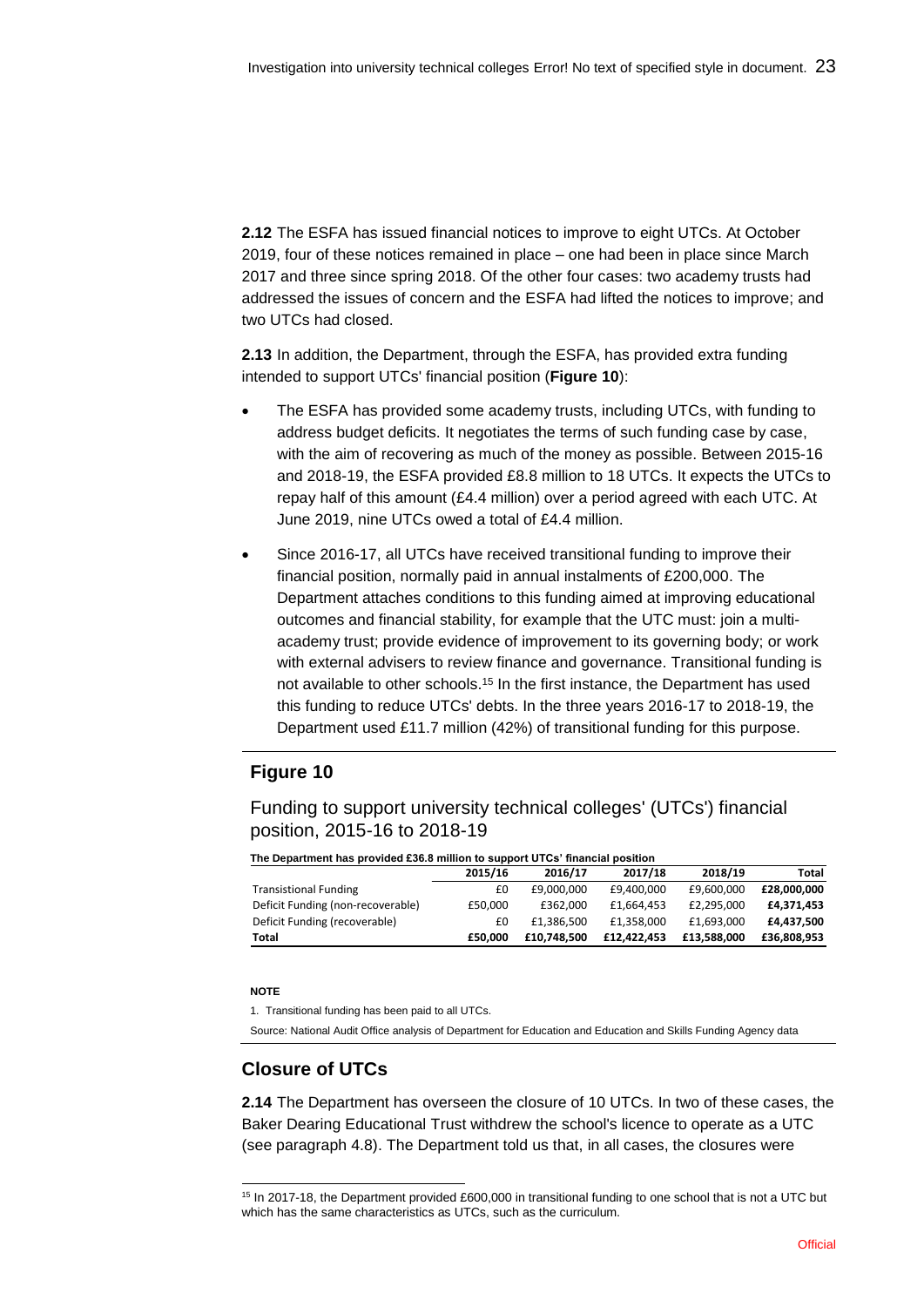agreed with the academy trust concerned. The cost to the Department of closing a UTC depends on the circumstances. Between 2015-16 and 2018-19, the Department spent £9.0 million in total:

- £8.3 million on costs such as writing off debt, staff redundancies and placing students in other schools; and
- £0.7 million on other grants earmarked for specific purposes associated with a closure.

**2.15** When a UTC closes, the local authority is responsible for finding alternative places for the students affected. The Department told us that it works with the local authority and the academy trust concerned to find places and monitors the placement of students in the months before the UTC closes. The Department may also provide additional funding, for example to pay for transport to an alternative school. We asked the Department for evidence that places were found for students from closed UTCs. By way of example, the Department shared with us the information that it had been using to monitor the destinations of students from Wigan UTC, which closed in August 2019. The Department has not retained records of where students from closed UTCs have been placed.

**2.16** In response to our investigation, the Department analysed the destinations of students from three UTCs that have closed (Black Country UTC, Daventry UTC and Greater Manchester UTC) using data from the school census and individual learner records, but could not draw definitive conclusions from that work. Of the seven UTCs that closed but were not covered by its analysis, the Department told us that:

- Hackney UTC, UTC Lancashire, UTC Tottenham and UTC@harbourside were closed at a time when all students had finished their courses;
- Royal Greenwich UTC was converted to a mainstream academy, which offered places to all the UTC's students;
- UTC Central Bedfordshire did not recruit students younger than 16 in the year before it closed. Bedford College, a sponsor of the UTC, offered all year 12 pupils a place to continue their courses; and
- the academy trust and the local authority identified alternative places for students from Wigan UTC.

**2.17** The Department told us that the eight UTCs that closed before 2019 occupied their land and buildings under long-term 'peppercorn leases' with their academy trusts. The Department's funding agreement with academy trusts provides for land and buildings to transfer to the Department in the event that the funding agreement is terminated. The Department advised us that it returned the site of Black Country UTC to the local authority and gifted the site of UTC Lancashire to the University of Central Lancashire under a 50-year lease (a gift valued at £10.3 million in the Department's accounts after deducting a premium of £1 million). It transferred the other six UTC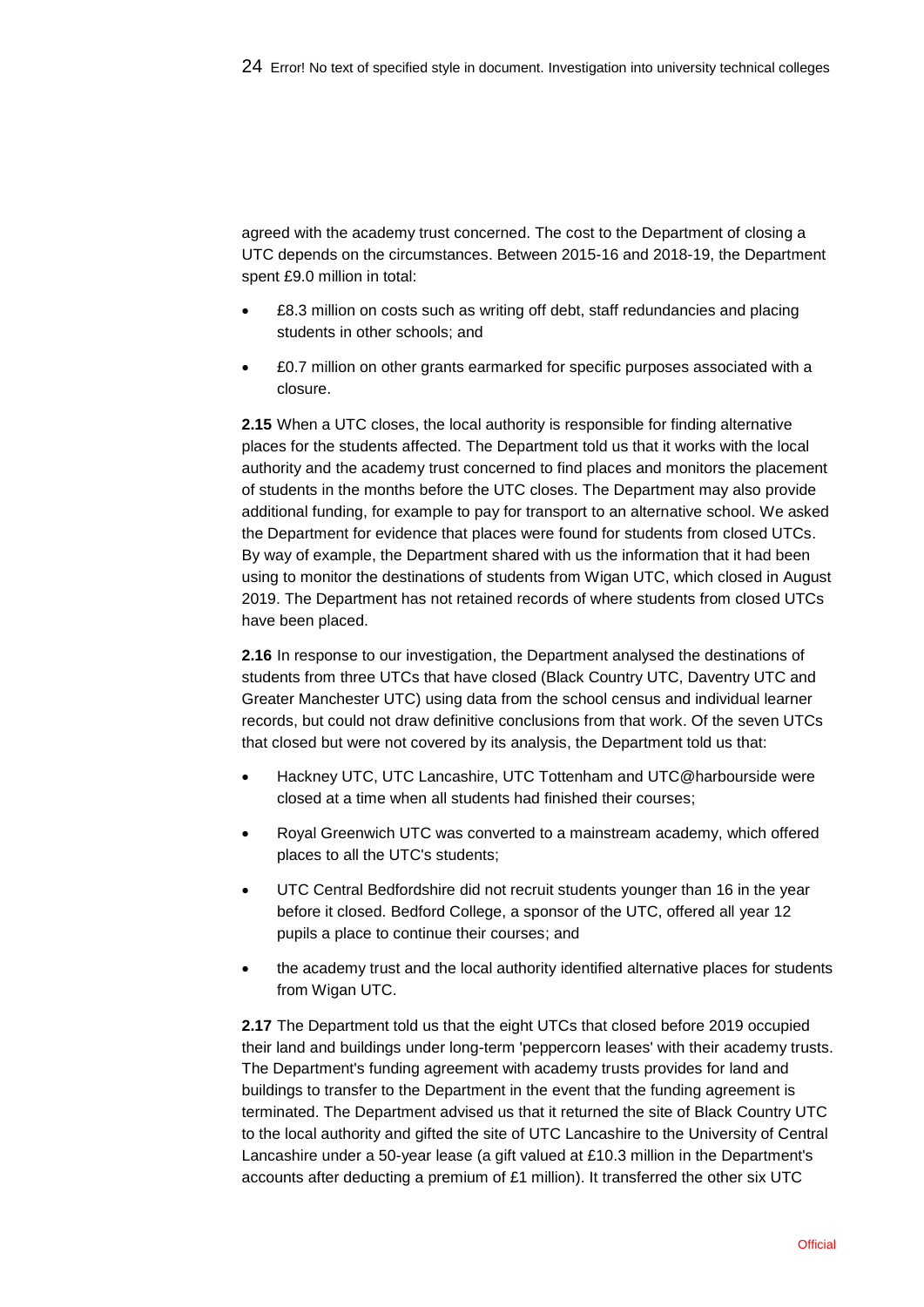sites to other academy trusts. At the time of our work, the Department had not decided what would happen to the sites of the two UTCs that closed in 2019.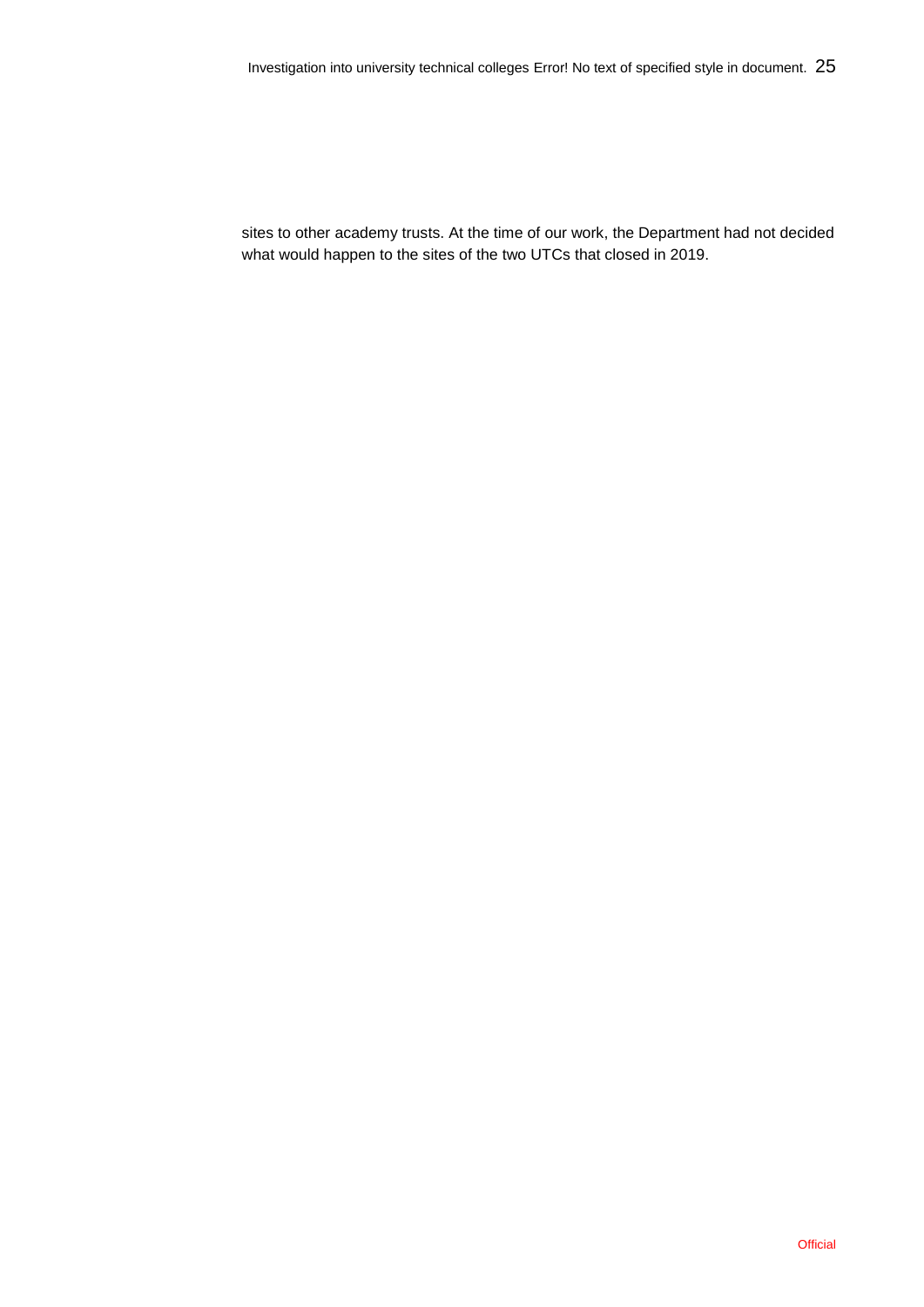# Part Three

## Educational performance

**3.1** University technical colleges (UTCs) provide technical courses and work-related learning, combined with academic studies so that students receive a rounded education. The Department for Education's (the Department's) objectives for UTCs are to:

- provide clear progression routes into higher education and employment;
- help fill local and national skills gaps; and
- provide high-quality technical education.

**3.2** The Department has not carried out quantitative analysis to assess whether UTCs are helping to fill local and national skills gaps, partly because it would be difficult to assess the impact of UTCs specifically. This part of the report therefore covers the Department's objectives for progression routes from UTCs, measured through student destinations, and the quality of education at UTCs, measured through Ofsted inspections and educational outcomes.

### **Student destinations**

l

**3.3** The Department considers that, as UTCs typically start educating young people at age 14 with a focus on preparing them for their future careers, student destinations after leaving UTCs are important measures of performance.

- **3.4** The Department's most recent data from 2016/17 show the following (**Figure 11**):
- After GCSEs or equivalent, a higher proportion of UTC students progressed into sustained apprenticeship (9%) and employment (4%) destinations than the national average (5% and 3% respectively). Conversely, a lower proportion progressed to sustained education destinations.
- After A levels or equivalent, 21% of UTC students moved to a sustained apprenticeship, compared with the national average of 6% (including 16% of UTC students who moved to advanced, higher and degree-level apprenticeships, compared with the national average of 3%). <sup>16</sup> In addition, 20% of UTC students moved to sustained employment, compared with the national average of 22%, and 38% of UTC students went into higher education, below the national average of 50%.

<sup>16</sup> Apprenticeships are available at a range of levels: intermediate (equivalent to GCSEs); advanced (equivalent to A levels); and higher (equivalent to diplomas, certificates and degrees).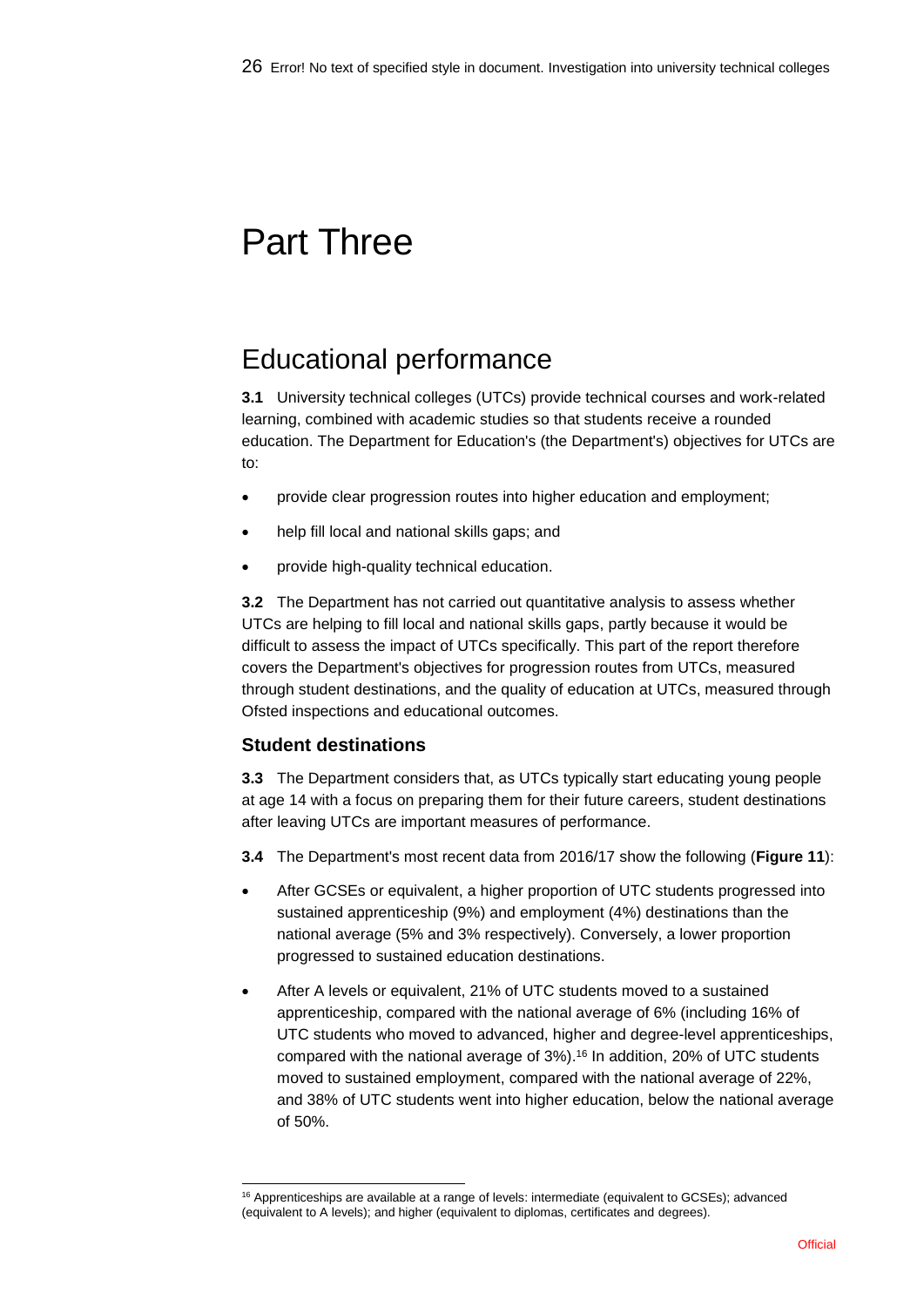Sustained destinations of university technical colleges' (UTCs') students after GCSEs, A levels and equivalents, 2016/17

**A higher proportion of students from UTCs were in sustained apprenticeships after GCSEs, A levels and equivalents, compared with all state-funded mainstream schools and colleges**

| After Key Stage 4 (GCSEs and equivalent)               |          |                            |                          |                                                                         |              |                                              |                                                          |                      |            |         |
|--------------------------------------------------------|----------|----------------------------|--------------------------|-------------------------------------------------------------------------|--------------|----------------------------------------------|----------------------------------------------------------|----------------------|------------|---------|
|                                                        |          |                            |                          | Proportion of students in destinations sustained for at least two terms |              |                                              |                                                          |                      |            |         |
|                                                        |          | <b>Number of Number of</b> | Any sustained education, | <b>Sustained</b>                                                        |              | <b>Sustained apprenticeships</b>             |                                                          | <b>Sustained</b>     | <b>Not</b> | No data |
|                                                        |          | schools or students        | apprenticeship or        | education                                                               |              |                                              |                                                          | employment sustained |            |         |
|                                                        | colleges |                            | employment               |                                                                         |              |                                              |                                                          |                      |            |         |
|                                                        |          |                            |                          |                                                                         | <b>Total</b> | Of which<br><i>intermediate</i><br>(level 2) | Of which<br>advanced or<br>higher (level<br>3 and above) |                      |            |         |
| All state-funded<br>mainstream schools<br>and colleges | 3,113    | 530,545                    | 94%                      | 86%                                                                     | 5%           | 4%                                           | 1%                                                       | 3%                   | 5%         | 1%      |
| <b>UTCs</b>                                            | 28       | 1,865                      | 92%                      | 80%                                                                     | 9%           | 6%                                           | 3%                                                       | 4%                   | 6%         | 1%      |

#### After Key Stage 5 (A levels and equivalent)

|                                                        |                                 |                            | Proportion of students in destinations sustained for at least two terms |                               |              |                                              |                                   |                                                                  |                                          |     |         |
|--------------------------------------------------------|---------------------------------|----------------------------|-------------------------------------------------------------------------|-------------------------------|--------------|----------------------------------------------|-----------------------------------|------------------------------------------------------------------|------------------------------------------|-----|---------|
|                                                        | schools or students<br>colleges | <b>Number of Number of</b> | Any sustained education,<br>apprenticeship or<br>employment             | <b>Sustained</b><br>education |              | <b>Sustained apprenticeships</b>             |                                   |                                                                  | <b>Sustained</b><br>employment sustained | Not | No data |
|                                                        |                                 |                            |                                                                         |                               | <b>Total</b> | Of which<br><i>intermediate</i><br>(level 2) | Of which<br>advanced<br>(level 3) | Of which<br>higher and<br>degree level<br>(level 4 and<br>above) |                                          |     |         |
| All state-funded<br>mainstream schools<br>and colleges | 2,399                           | 372,255                    | 89%                                                                     | 61%                           | 6%           | 3%                                           | 3%                                | $\sim$                                                           | 22%                                      | 8%  | 4%      |
| <b>UTCs</b>                                            | 27                              | 1,315                      | 88%                                                                     | 47%                           | 21%          | 5%                                           | 13%                               | 3%                                                               | 20%                                      | 8%  | 4%      |

#### **NOTES**

- 1. These data show the percentage of students progressing to destinations in 2016/17 who completed Key Stage 4 and Key Stage 5 in 2015/16.
- 2. To be counted as being in a sustained destination, young people must have been recorded as being in continuous education or employment between October 2016 and March 2017 or spending at least six consecutive months in an apprenticeship at any point in the year.

Source: Department for Education data, *Destinations of Key Stage 4 and Key Stage 5 pupils: 2017* (last updated October 2018)

**3.5** The Baker Dearing Educational Trust collects data from UTCs on the initial destinations of students as they leave UTCs. While not indicating whether the destinations have been sustained, the Trust found that, in 2018, after A levels or equivalent:

- 27% of UTC students started apprenticeships, compared with the national average of 6%. Just over half of these apprenticeships were at a higher or degree level (level 4 and above), compared with about 10% nationally;
- 47% of UTC students started higher education, compared with the national average of 50%. Of these, 81% started STEM-related courses, compared with 46% nationally; and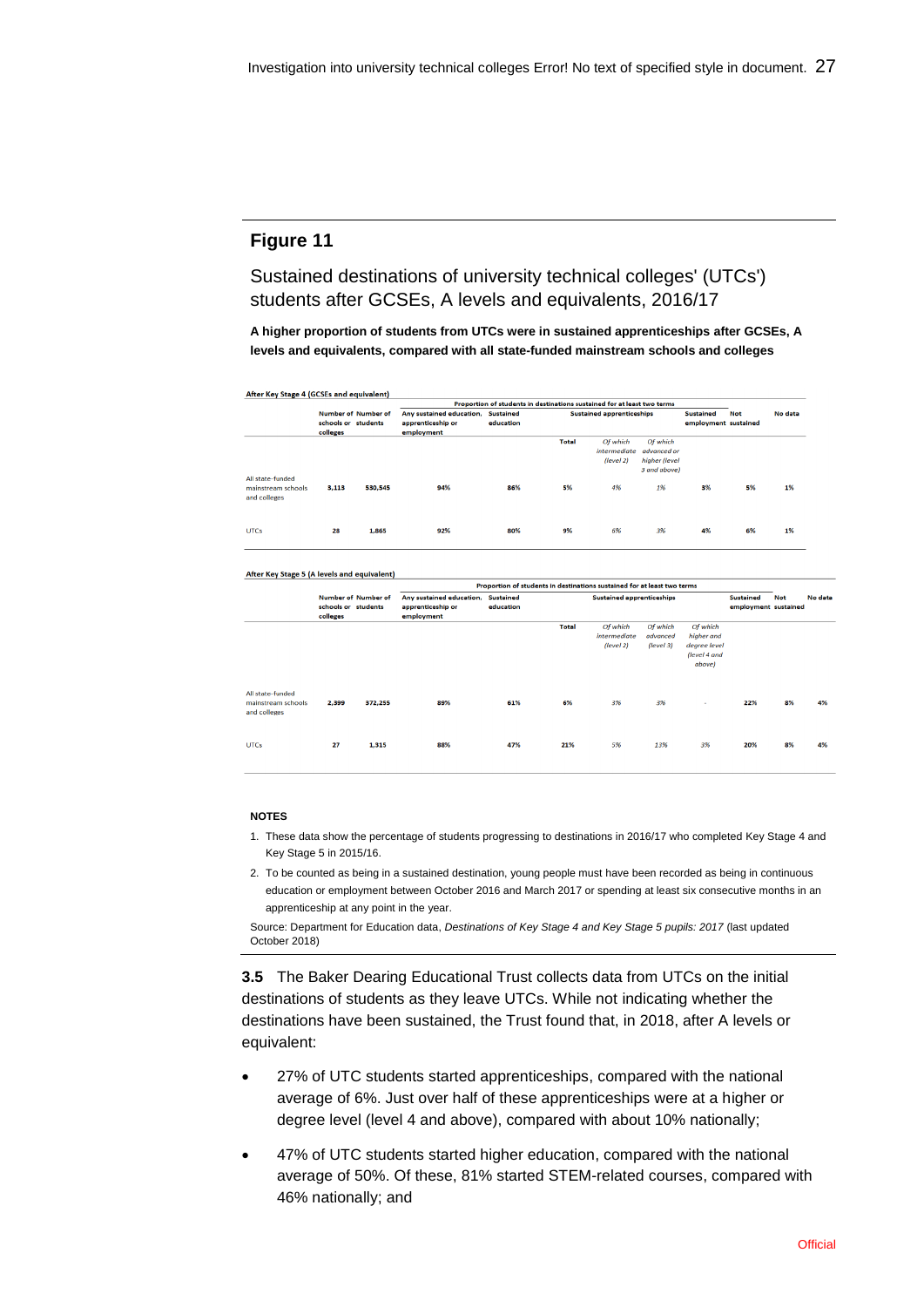• 3% of UTC students were recorded as having no known destination, compared with 8% nationally.

#### **Inspection outcomes**

**3.6** Like all state-funded schools, UTCs are inspected by Ofsted. Between 2012/13 and 2018/19, Ofsted carried out 60 inspections of UTCs (**Figure 12**). Eleven UTCs were inspected more than once during the period.

### **Figure 12**

Ofsted's inspections of university technical colleges (UTCs) by Ofsted rating, 2012/13 to 2018/19





|                      | 2012/13  2013/14  2014/15  2015/16  2016/17  2017/18  2018/19 |  |  |  |
|----------------------|---------------------------------------------------------------|--|--|--|
| Inadeguate           |                                                               |  |  |  |
| Requires improvement |                                                               |  |  |  |
| Good                 |                                                               |  |  |  |
| <b>Outstanding</b>   |                                                               |  |  |  |
| <b>Total</b>         |                                                               |  |  |  |

#### **NOTE**

1. This Figure shows the number of Ofsted inspections of UTCs. It includes inspections of UTCs that subsequently closed.

Source: National Audit Office analysis of Ofsted data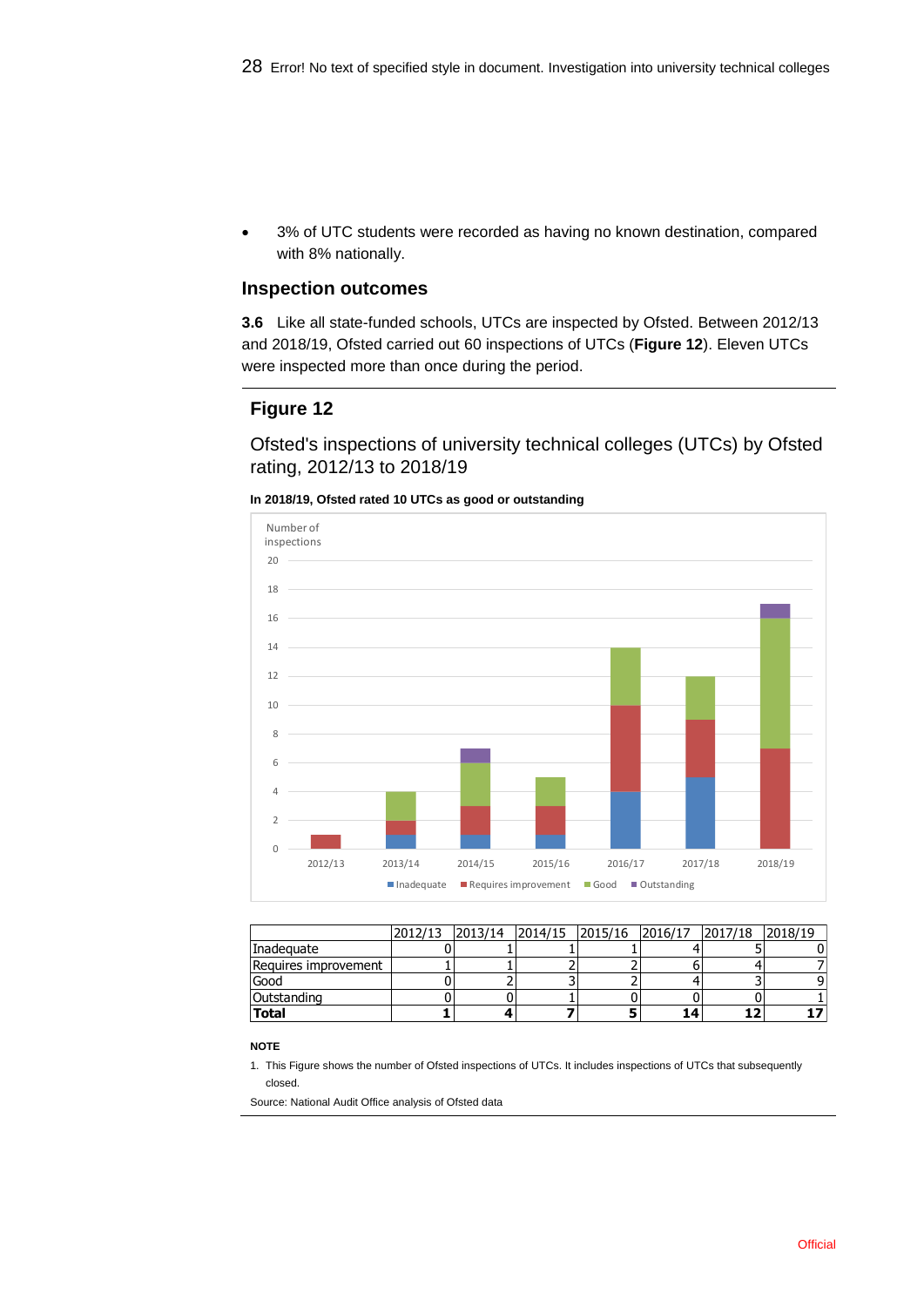**3.7** At August 2019, of the 44 open UTCs that it had inspected, Ofsted had rated two (5%) as outstanding, 21 (48%) as good, 14 (32%) as requires improvement and seven (16%) as inadequate.<sup>17</sup> <sup>18</sup> Overall it had rated 52% of UTCs as good or outstanding, compared with 76% of all secondary schools. In total, 4,863 students were attending the UTCs rated as requires improvement or inadequate. <sup>19</sup> At August 2018, of the 33 open UTCs that it had inspected, Ofsted had rated 14 (42%) as good or outstanding. However, given the relatively small number of UTCs and the changes in the population over time, the changes in inspection outcomes should be used with caution.

**3.8** Ofsted has changed its approach to UTCs in its new inspection framework that inspectors have been using since September 2019. The framework notes that there are some schools, including UTCs, that start and stop at non-standard ages for pupils, so Ofsted will take national expectations into account differently. The framework states that inspectors will still use national performance data as a starting point for inspection. However, they will take account of limitations in the data (see paragraph 3.10) and pay attention to other measures, such as students' destinations when they leave UTCs. 20

### **Educational outcomes**

**3.9** Through its accountability framework for secondary schools, the Department aims to encourage schools to offer a balanced curriculum and to inform government, parents and other stakeholders about school performance.<sup>21</sup> In the main, the Department does not set target levels of performance and the focus is on how well schools perform relative to others. Data are presented in comparative form and cover student destinations as well as attainment and progress measures. The Department considers that some of its secondary school metrics are not appropriate for UTCs because of UTCs' technical focus and age range, although it continues to report performance data. It has not specified alternative exam-based measures of educational outcomes for UTCs.

**3.10** UTCs have performed less well than other schools against three of the main measures of performance at GCSE level and equivalent:

• **The percentage of pupils achieving a grade 5 (strong pass) or above in maths and English GCSE**

The Department introduced this measure in 2016/17. In both 2016/17 and 2017/18, 28% of students in UTCs achieved a grade 5 or above in maths and English, compared with 44% of students in all state-funded mainstream schools.

• **The percentage of pupils entered for the English Baccalaureate** To enter the English Baccalaureate, pupils must take up to eight GCSEs across

l

<sup>&</sup>lt;sup>17</sup> Percentages do not sum to 100 due to rounding.

<sup>&</sup>lt;sup>18</sup> Where an open school has not yet been inspected in its current form, Ofsted keeps the inspection outcomes of the predecessor school where applicable to give a more comprehensive view of the sector. <sup>19</sup> Using data from the Department for Education's *January 2019 school census*, published July 2019.

<sup>20</sup> Ofsted, *School inspection handbook*, May 2019, updated September 2019.

<sup>21</sup> Department for Education*, Secondary accountability measures: Guide for maintained secondary schools, academies and free schools*, October 2019.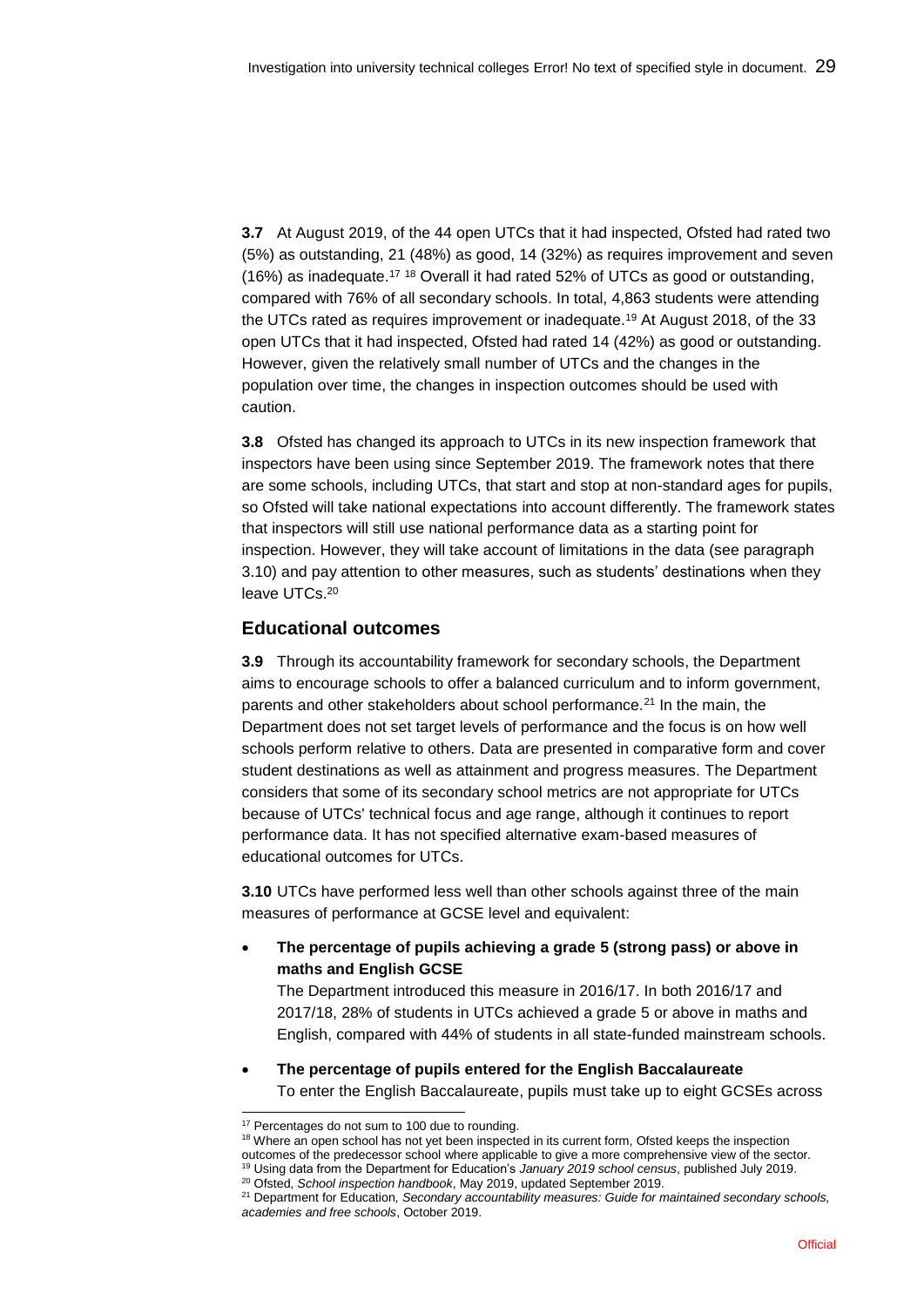five defined subject areas. The level of entry at UTCs has been low compared with other state-funded schools. After peaking at 15% in 2016/17, in 2017/18, UTCs entered 6% of students in relevant courses. This compared with 39% of students in all state-funded schools.

However, the Department does not expect UTCs to enter the same levels of students in English Baccalaureate courses, because UTCs provide specialist technical education that is not included in the Baccalaureate. It has therefore excluded UTCs from its ambition for 75% of secondary school students to start to study the English Baccalaureate courses by 2022/23 and 90% by 2025/26.<sup>22</sup>

#### • **'Progress 8'**

l

This measures the relative progress that students make in eight subjects between the end of primary school and the fifth year of secondary school. In 2016/17 and 2017/18, students in UTCs achieved lower Progress 8 scores than students in other types of mainstream state-funded school.<sup>23</sup> However, the Department does not regard Progress 8 as the most appropriate performance metric for UTCs. This is because students typically join a UTC at age 14, partway through the five-year period covered by the measure.

**3.11** UTCs have also generally performed less well than other schools against key measures of performance at A level, but have performed better than other providers in respect of applied general qualifications and GCSE resits: 24 25

#### • **Progress in English and maths**

This measure covers the average change of grade, after resitting exams, for students who had not achieved GCSE grades 9 to 4 or A\* to C by the end of the fifth year of secondary school. In 2017/18, the average performance of UTC students was above that for students in all state-funded schools and colleges combined.

### • **Student attainment measured by qualification and performance points (expressed as an average points score)**

In 2017/18, A level and academic students in UTCs achieved the lowest average points score of all state-funded school types. For technical qualifications, the average points score for students in UTCs (30.41) was below that for statefunded schools (31.49) and above that for state-funded colleges (25.60). For applied general qualifications, the average points score for students in UTCs (29.94) was above that for both state-funded schools (29.09) and colleges (26.25).

<sup>22</sup> Department for Education, *Implementing the English Baccalaureate - Government consultation response*, July 2017.

<sup>23</sup> Department for Education, *Key Stage 4 and multi-academy trust performance 2018 (revised)*, June 2019. <sup>24</sup> Department for Education, *A level and other 16 to 18 results: 2017 to 2018 (revised)*, January 2019.

<sup>&</sup>lt;sup>25</sup> The Department defines applied general qualifications as being at the same level as A levels that allow 16- to 19-year-old students to develop transferable knowledge and skills through applied learning. Technical qualifications are also at the same level as A levels, are recognised by employers and are for students aged 16 and over who want to specialise in a specific industry or prepare for a particular job.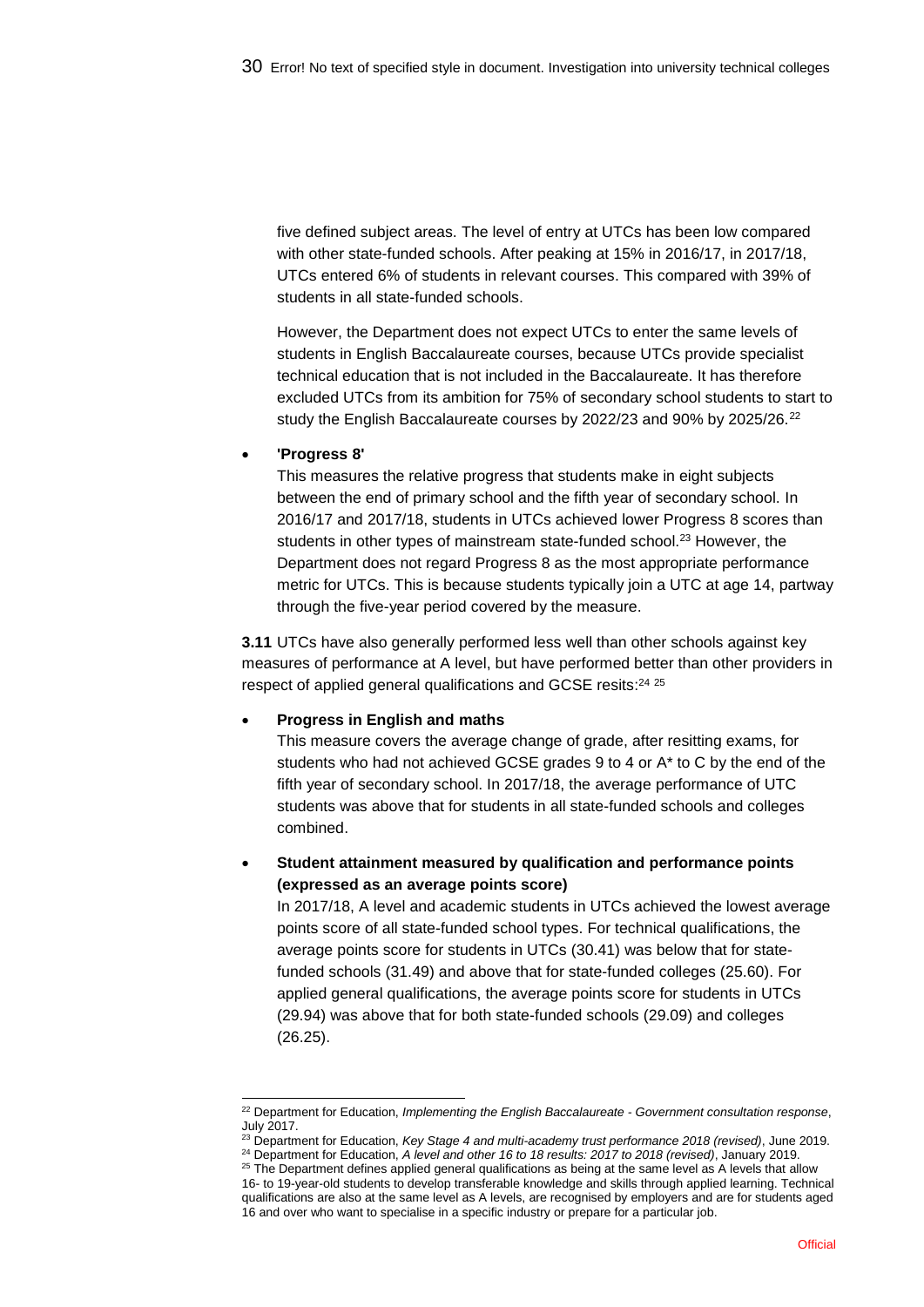#### • **'Value added'**

This measures the relative progress that students make between the fifth and seventh years of secondary school. In 2017/18, A level and academic students in UTCs achieved the lowest value-added score of all types of state-funded education provider. The value-added score for applied general students in UTCs was above average.

**3.12** The lower educational outcomes that UTCs have achieved may be partly explained by their student intakes, although this is difficult to test, as there is no formal assessment of performance between pupils' leaving primary school and joining a UTC at age 14. The Education Policy Institute reported in October 2018 that research had found that UTCs' student intakes are similar to other institutions in terms of economic disadvantage (as measured by eligibility for free school meals) and prior attainment at the end of primary school.<sup>26</sup> At January 2019, 15.3% of students in UTCs had special educational needs, compared with 12.4% in all state-funded secondary schools.<sup>27</sup>

**3.13** Our analysis indicates that, of the 44 Ofsted inspection reports on open UTCs, 21 commented on the student intakes. The reports referred to instability, poor attendance and exclusion experienced by the students in previous schools, and some noted students' poor achievement and levels of knowledge before they joined the UTC. Some inspection reports also acknowledged the extent to which the UTC had provided a second chance for students, helping them to re-engage with education. Analysis by the National Foundation for Educational Research in 2017 found that absence rates were significantly higher for future UTC students during year 9 at the schools they previously attended, compared with their peers.<sup>28</sup>

l <sup>26</sup> Education Policy Institute, *UTCs: are they delivering for young people and the economy?*, October 2018.

<sup>27</sup> Data from the Department for Education's *January 2019 school census*, published July 2019.

<sup>28</sup> National Foundation for Educational Research, *University Technical Colleges: Beneath the Headlines*, June 2017.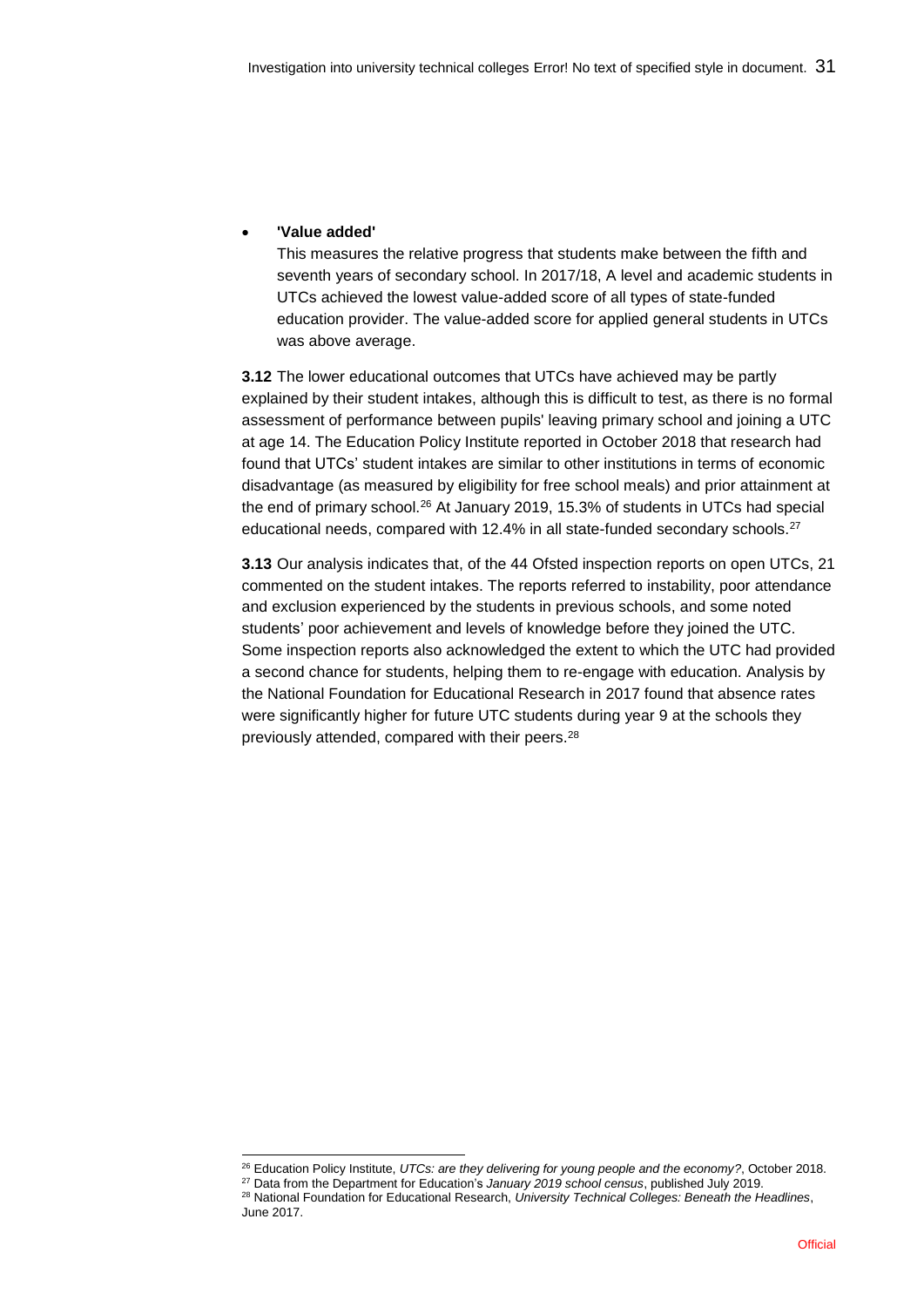# Part Four

## Plans for improvement

**4.1** The Department for Education (the Department) has provided support to the university technical college (UTC) programme since it started in 2010. Initially, it supported individual UTCs depending on their needs. In 2015, the Department undertook a review to determine the best way to address poor educational and financial performance across the UTC programme. This resulted in several measures, including the introduction of transitional funding (see paragraph 2.13) and a duty for local authorities to raise awareness of schools with an atypical age range (see paragraph 4.11). The Department and the Education and Skills Funding Agency (the ESFA) also set up teams dedicated to overseeing UTCs.

**4.2** In September 2017, the Department started a three-year programme of work to improve the educational and financial performance of UTCs. It has two main measures of success for the programme:

- for the proportion of UTCs rated as good or outstanding by Ofsted to be the same as for free schools generally – at August 2019, as a proportion of schools inspected, Ofsted had rated 52% of UTCs as good or outstanding, compared with 84% of free schools; <sup>29</sup> and
- for the proportion of UTCs on the ESFA's national concerns list to be the same as for academies generally – at July 2019, 26% (13) of UTCs were in this position, compared with 1% of academy trusts.

## **Joining multi-academy trusts**

**4.3** An important part of the Department's approach is to encourage UTCs to join multi-academy trusts, which it considers are well placed to support them to improve. The Department typically requires a UTC to join a multi-academy trust as a condition of transitional funding. It regards multi-academy trusts as a means of encouraging formal collaboration between schools, both to improve educational standards and to secure efficiencies and economies of scale.

**4.4** At the time of our work, 19 UTCs were part of multi-academy trusts: 12 had opened as part of a multi-academy trust and seven had transferred later. The Department expects a further 10 UTCs to join multi-academy trusts in 2019/20. The Department spent £2.3 million between 2014-15 and 2018-19 to support the transfer of UTCs to multi-academy trusts.

l

<sup>&</sup>lt;sup>29</sup> The inspection outcomes for free schools are at March 2019.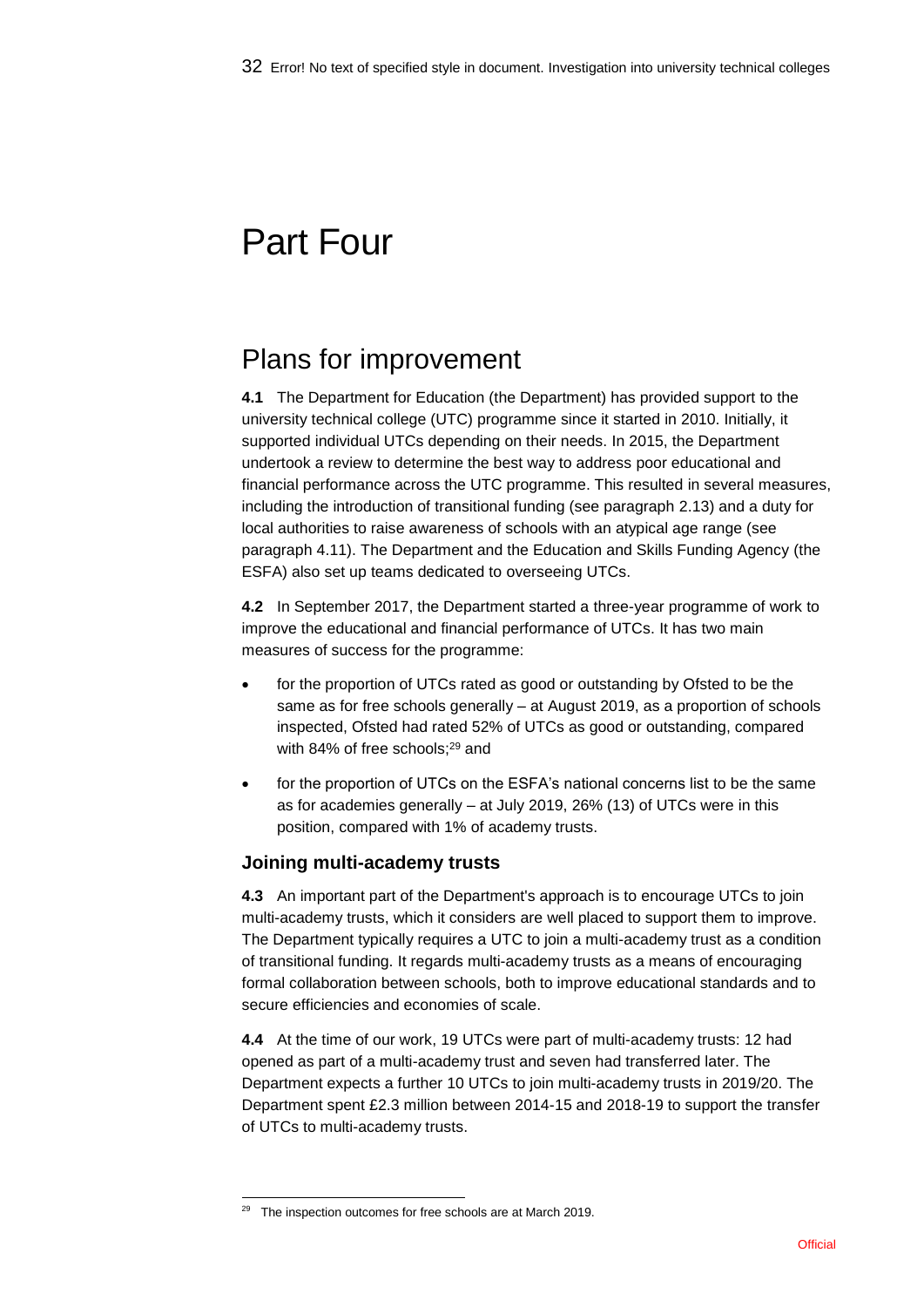**4.5** The Baker Dearing Educational Trust (the Trust) was concerned that being part of a multi-academy trust could dilute the UTC brand. The Trust withdrew support for two schools to be UTCs before they opened because they wanted to be part of multiacademy trusts; both schools subsequently opened as mainstream academies.

**4.6** In June 2019, the Department agreed a memorandum of understanding with the Trust that sets out key principles and working arrangements between the two bodies.<sup>30</sup> The memorandum notes that the Department and the Trust share the belief that, in most cases, membership of a strong multi-academy trust is an important way to help UTCs succeed. The Department expects that the multi-academy trust into which a UTC transfers will understand and support the particular ethos of the UTC and will be committed to safeguarding this; and that nominees of the UTC's employer and university sponsors will form the majority on the UTC's local governing body.

#### **Increasing student numbers**

**4.7** The Department is also open to UTCs applying to extend their age range by taking students who are younger than 14, if there is a need for the additional places in the area. Its view is that aligning UTCs with other secondary schools in this way would make it easier for UTCs to attract students and thereby improve their financial viability.

**4.8** The Trust was also concerned that changing the age range could dilute the UTC brand. The Trust withdrew licences in 2017 from two UTCs, UTC Tottenham and Royal Greenwich UTC, because they wanted to change the age range of their students; both schools subsequently became mainstream academies. In September 2018, the Trust relaxed its licensing conditions to allow UTCs to take students from age 11.

**4.9** In applying to the Department to extend their age range, UTCs must demonstrate: that there is a need for additional school places locally and the UTC has the support of its local authority; that the academy trust can support the expansion of the UTC; evidence of good-quality leadership and education; that there is room to expand; and that the school can be financially viable.

**4.10** At the time of our work, Leigh UTC in Dartford had expanded to take pupils from age 11, with 270 pupils in years seven and eight in 2018/19, and nine UTCs were recruiting students at age 13. In addition, the Department has approved two UTCs to expand their age range to 11 to 19 in 2020/21.

**4.11** The Department has also acted to improve students' awareness of their options. Since February 2017 local authorities have had a statutory duty to write to parents of prospective pupils about schools in their local area with atypical points of admission that they are able to apply to.<sup>31</sup> In addition, since January 2018 schools have had a statutory duty (known as the 'Baker clause') to give education and training providers, including UTCs, access to pupils aged 13 to 18 to inform them about technical

l <sup>30</sup> Department for Education, *Memorandum of understanding between Baker Dearing Educational Trust and the Department for Education*, June 2019.

<sup>&</sup>lt;sup>31</sup> The School Information (England) (Amendment) Regulations 2017.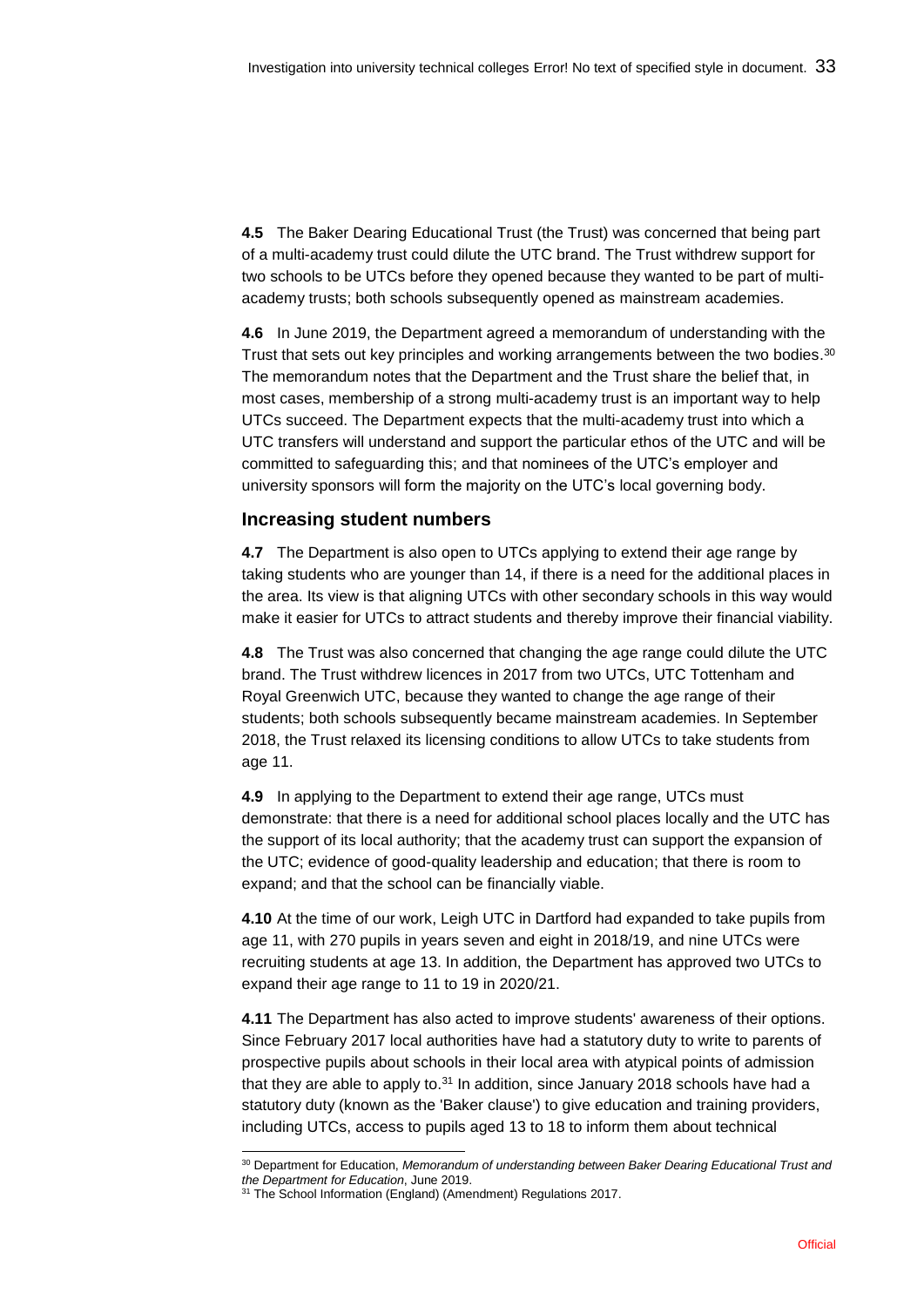education qualifications and apprenticeships.<sup>32</sup> Schools must also publish a policy statement to explain how this access will take place.

**4.12** In January 2019, the Institute for Public Policy Research reported that 37.6% of schools had published a provider access statement and 70.1% of technical education providers had found it difficult to access schools in their area.<sup>33</sup> In response, the Department publicised schools' statutory duties, including through ministers writing to local authorities. Ministers also wrote to five multi-academy trusts asking them to publish their provider access arrangements and to three individual schools in response to allegations of non-compliance.

#### **Other support**

**4.13** The Department provides a range of other support to UTCs. For example, the ESFA sent school resource management advisers to 34 UTCs, at an estimated cost of £77,000 in 2018-19, to advise on financial management and the potential for savings. In addition, between 2016-17 and 2018-19, the Department spent £682,000 on experts to advise on how to improve UTCs' educational quality. It has also funded support for UTCs from teaching schools, to improve educational quality, at a cost of  $£1.5$  million. $34$ 

l <sup>32</sup> Technical and Further Education Act 2017.

<sup>33</sup> Institute for Public Policy Research, *The Baker clause: One year on*, January 2019.

<sup>34</sup> Teaching schools lead networks of schools in their local areas to provide high-quality training and support for school improvement.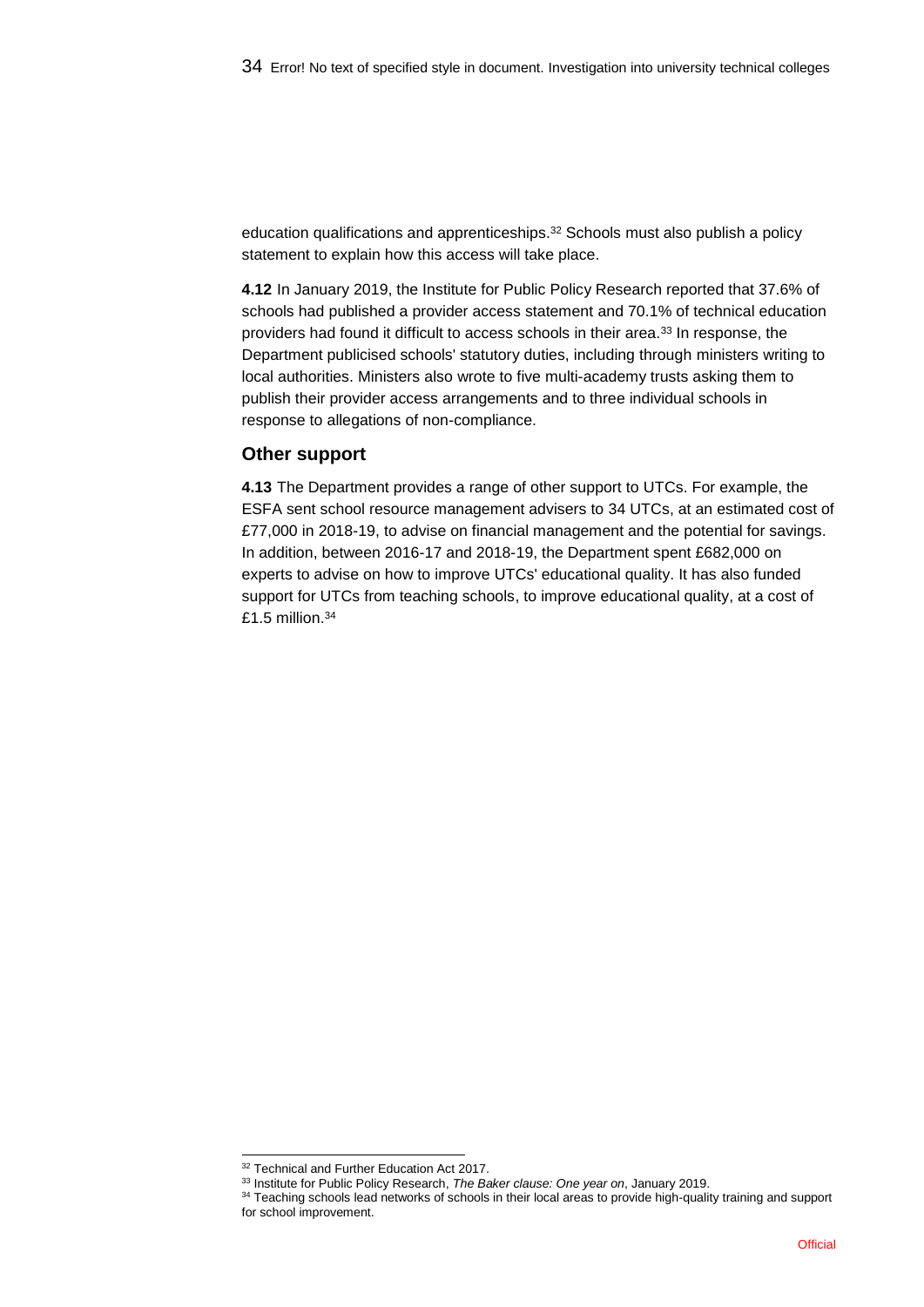# Appendix One

## Our investigative approach

## **Scope**

**1** University technical colleges (UTCs) have faced challenges that have threatened their viability. In December 2016, we reported that the then Education Funding Agency had assessed 22 of 47 UTCs as at risk due to financial concerns. The financial difficulties were caused, at least in part, by the fact that UTCs had fewer students than predicted. In January 2018, we reported again that UTCs had struggled to attract enough students. In light of Parliamentary interest in UTCs, this investigation builds on our previous work and sets out the facts about the UTC programme. It covers:

- introduction to UTCs (Part One);
- progress and financial performance (Part Two);
- educational performance (Part Three); and
- plans for improvement (Part Four).

## **Methods**

**2** As this was an investigation aimed at setting out the facts and carried out over a short timescale, it was based heavily on available information. We drew on a variety of evidence sources:

- **We interviewed staff from the Department for Education (the Department), the Education and Skills Funding Agency (the ESFA) and Ofsted** to understand progress with the UTC programme, how UTCs are overseen and inspected, and what the Department is doing to improve UTCs.
- **We reviewed published and unpublished information**, including the following:
	- The Department's documents and internal management information concerning its oversight of UTCs and the UTC programme, its assessments of progress and its plans for improvement.
	- The ESFA's documents and internal management information concerning the grants it provides to UTCs and its oversight of the financial management of UTCs.
	- Ofsted's published inspection framework and inspection handbook, to understand how it approaches the inspection of UTCs. We also analysed Ofsted's inspection reports for evidence about UTCs' student intakes.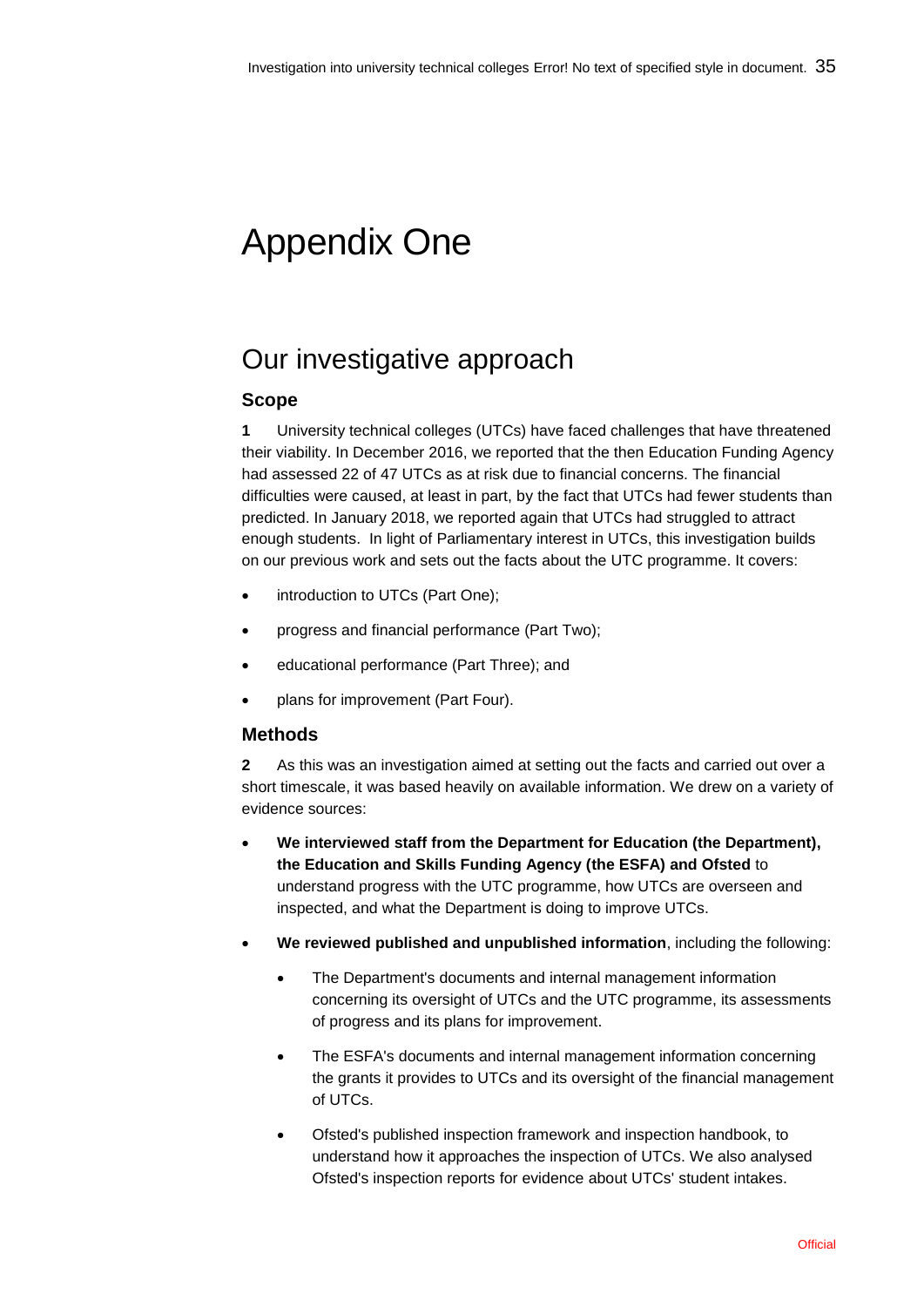- Reports published by the Education Policy Institute and the National Foundation for Educational Research.
- **We analysed data from the Department, the ESFA and Ofsted**, including the following:
	- Financial data on the Department's spending on UTCs and the financial health of UTCs including in-year and cumulative revenue deficits over time.
	- National statistics on school and pupil numbers, for example to analyse the capacity of UTCs and number of students on roll.
	- Ofsted's published statistics and management information on inspection outcomes.
- **We visited three UTCs** to gain an insight into the context within which UTCs are operating: South Bank Engineering UTC, The Leigh UTC and UTC Sheffield City Centre.
- **We interviewed the Baker Dearing Educational Trust** and reviewed material that the Trust provided.